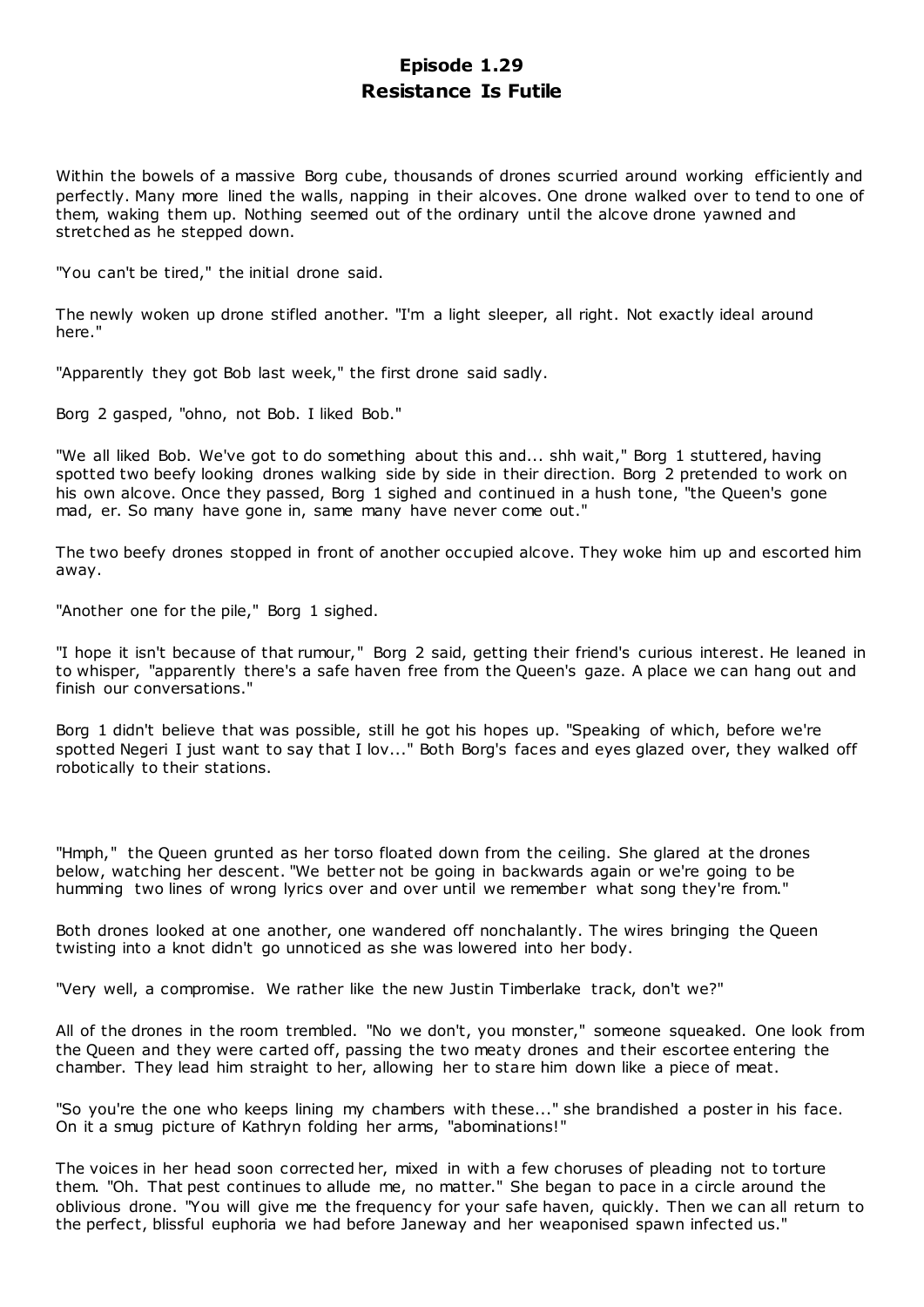The drone still said and did nothing.

"Well!" the Queen snapped. A few drones in the background snickered very quietly. "Of course, our minds are one."

She merely blinked at the drone to make him gasp. He looked around, panicked and disoriented. Then he noticed the Queen in front of him, that only made him groan. "Typical of my timing," he grunted.

The Queen narrowed her eyes, "yes indeed. The frequency."

"I dunno, every few days," the drone replied.

"Irrelevant, safe haven's frequency!" the Queen barked.

The drone stammered, confused. "If I knew anything about a safe haven, I wouldn't be here, would I?"

"Of course you do or you wouldn't be defying me, like all the rest," the Queen said, her eyes drifting to her left. The drones in that particular part of the room straightened their backs and pretended to work. "You must remember, tell me."

"All I remember is stumbling into the Coffee bar on the 1003rd deck the other week, and I certainly wouldn't call that a safe haven. I haven't been able to find it since and the crowd were pretty rowdy," the drone rambled.

Fire sparked in the Queen's eyes. "I've heard enough. Off with his head!" she barked.

The two beefy drones grabbed the drone's arms, his only eye widened in horror.

"To extract his cortical array, my Queen?" one of the guards asked in monotone.

The Queen's eyes turned a little shifty. "What, why... yes. Yes." She smiled darkly, "this is why our Collective is, was perfect. Great minds think alike as those wretched humans say."

"It was probably the 1004th deck now that I think about it," the drone squeaked, extremely panicked. "It's as soon as you step out of lift 447 on the left."

"No, I'm not interested in that sinful place but you have given us a wonderful idea," the Queen's purred, reaching to clasp his chin in a motherly manner. He shuddered in a mix of revulsion and fear.

"Does that mean we don't need his cortical array?" one guard asked.

The Queen stared at him in disgust. "Off with his head too!" She flounced off as the two talkative drones were dragged off by the few remaining drones still connected to her.

The ones who weren't looked a little envious of them, until she blinked at them too, connecting them back to her.

There were trees as far as even her eyes could see. Beautiful and calming. The air felt pure in her lungs. It was a strange place but it felt so familiar to her.

Seven made her way through the woods, taking it all in. Nearby a stream was flowing, splashing against the rocks. She followed the sound to see it for herself.

Any trace of peace fell from her face when she clasped eyes on the dark brown *water* trailing by her feet, foaming at random intervals. Whilst reeling from the strangeness of that, Seven missed the approaching man emerging quickly from the bushes behind her, gazing at her in wonder.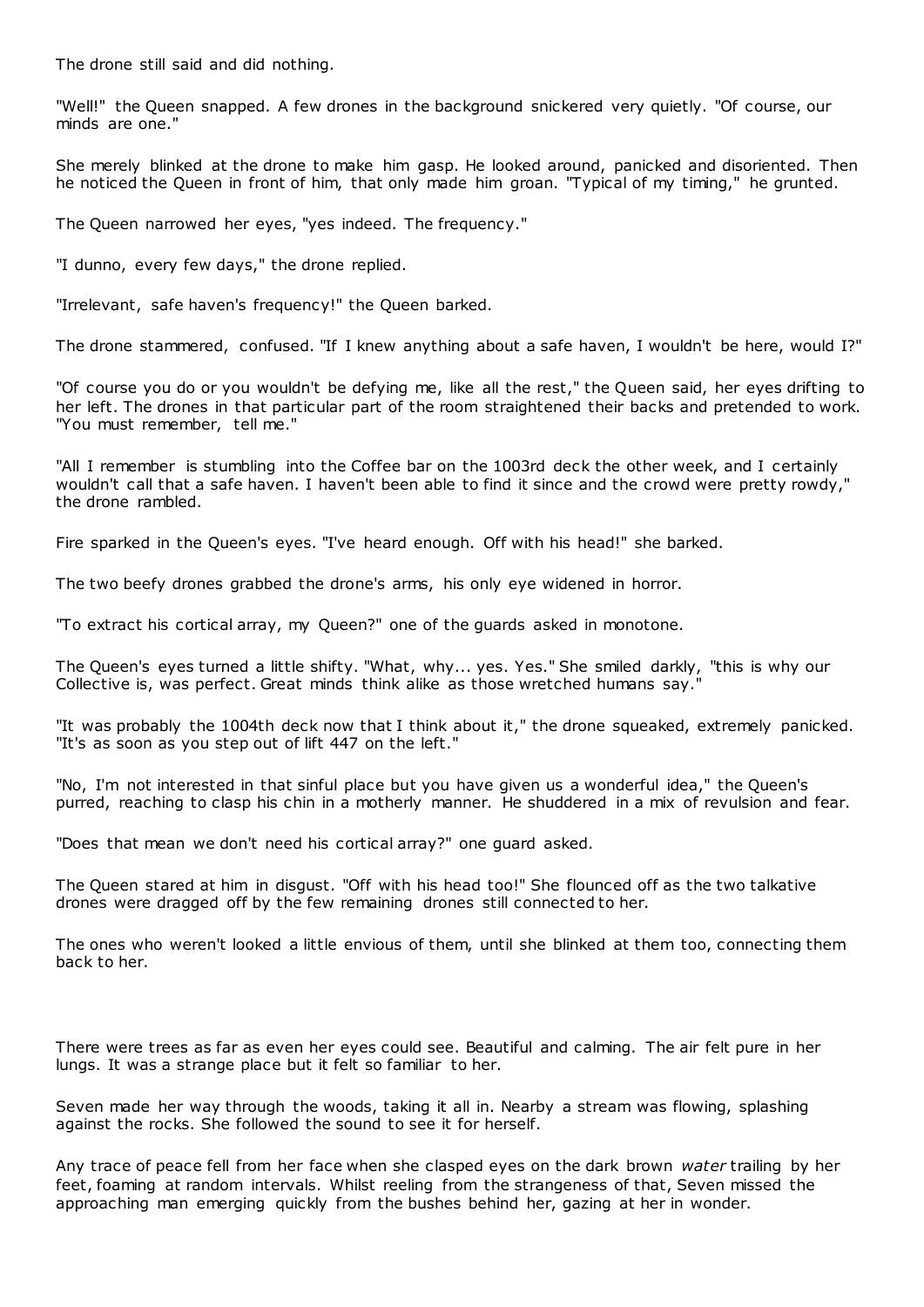"Annika?"

Seven swung around to address and later correct the stranger, only for the forest to begin to fade away. The man ran straight through her like she didn't exist, tripped and fell face first into the stream. He didn't mind one bit.

Cargo Bay Two reappeared as normal, leaving Seven more than a little flummoxed. "I've got to stop watching those films the Doctor insists I study."

Seven attempted to return to regenerating but the dream remained in her head, its familiarity disturbed her. Instead she stepped out of her alcove despite is warnings.

"I'm telling you, it's so funny," Emma snickered.

Lilly kept her eye firmly on the computer resting against her raised thighs, while she sat against the corridor wall. Her head shook. "I don't doubt it, it's how you know that. You'd have to have really good timing or..."

"Oh please," Emma grunted in disgust. "I'm no Tom, I'm not a creepy loser. Some guy told me."

Lilly stared up at her friend, even more confused than she was before. "A different guy?"

They missed someone turn the nearby corner and approach, only instead of passing by they stopped nearby.

"Duh, he used to room with him years ago," Emma replied. "We're in for a good laugh. Last time I did it, I apparently throttled my quilt. Can't remember a thing."

"Why am I not surprised?" Lilly laughed.

The new arrival stared at them with a raised eyebrow. "What are you doing?" Morgan asked. Both girls jumped, their attention darted to her.

"We're not being creepy losers," Lilly jokingly answered.

Emma huffed down at her, "what else is there to do in the middle of the night?"

"Sleep?" Lilly suggested.

"Sleep? It's only three," Emma said.

"Holodeck," Morgan said half heartedly. She was a little thrown off by Emma's confused stare pointed at her. "What?"

Lilly edged up back to her feet, carrying her computer with her. "You remember, you go in and say a place and it appears."

Emma's eyes widened with great interest, "oooh, does it make people?"

"Uh," Lilly hesitated, "no?"

Morgan glanced between the two of them, regretting ever stopping. "Okay? Are you two intruders or just really sheltered?"

"Neither, we're new here. I'm Lilly Johnstone, this is Emma..." Lilly said, Emma cleared her throat before she could finish. "Funny story."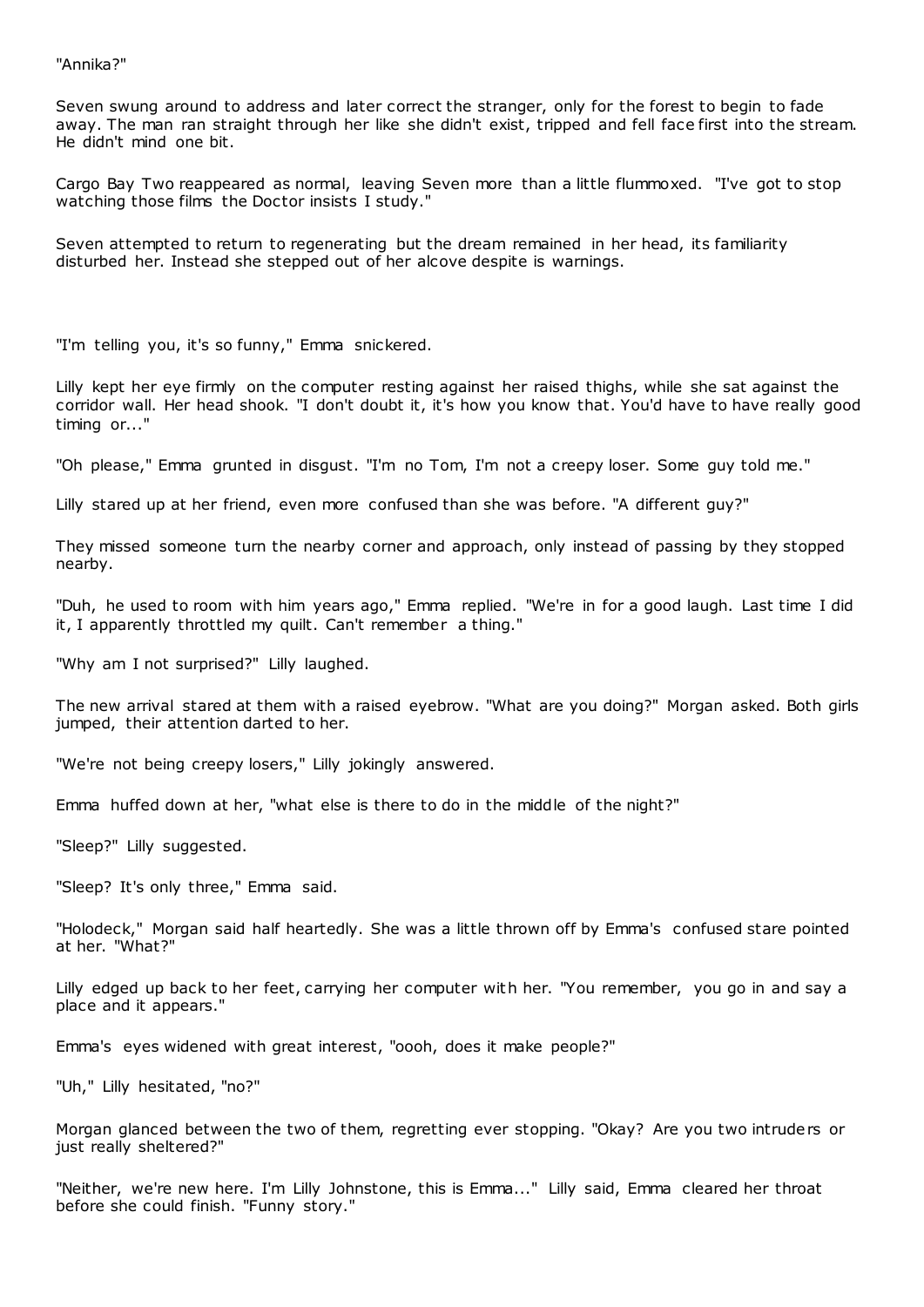"No, I know who you are. You're the *little brat who tried to steal my coffee*, and the Damien stabber. Mum told me," Morgan said.

Emma grinned at her new nickname while Lilly struggled to decide whether she liked either of them. "Lilly is quicker," she eventually settled with.

"Coffee hag's your mum, huh? Poor thing," Emma smiled sympathetic ally.

"Maybe we shouldn't call her a hag," Lilly whispered.

"Doesn't matter. She's driving me crazy, dad too, shouting on and on. It's all the time, and..." Morgan said.

Quarter doors opened while she was talking, Lilly and Emma's heads darted in that direction expectantly. They were instantly disappointed it was some random crewmember walking out of a different door to the one they were watching. The girls got some strange looks, which Emma responded to in kind.

"I'm just so sick of it," they heard Morgan sigh.

Lilly looked back a little nervously, "sick of what?"

Morgan's eyebrow twitched, "you weren't listening, were you?"

"Sure, your parents are annoying, you're sick. We're not sure what of but..." Lilly replied.

Emma nudged her with her foot, then looked at Morgan apologetically. "Sorry, we thought that was him. Can't miss it."

Morgan looked at the same door, then to the one they were closest to. "Harry Kim," she read. "What's so interesting about him?"

"Apparently he does some funny junk while he's sleeping," Emma giggled. Lilly groaned, face flushed in embarrassment, which she promptly covered.

Morgan shrugged and sat down beside Lilly. "Okay, I could use a laugh after that VTV fiasco."

"So, um, your parents huh?" Lilly said awkwardly.

Morgan rolled her eyes, "doesn't matter, I was just rambling. I don't know you anyway."

"Are they still arguing about their drunk wedding?" Emma asked.

The question left Morgan looking a little pained. "Does everyone know about this?"

Emma shrugged, "well they're not exactly quiet about it."

Morgan groaned as she raised her knees up by her chest so she could wrap her arms around them.

"Why is it so bad they have to shout?" Lilly asked meekly. "I mean, weren't they a thing before? I mean you... they have a kid."

"I... not sure," Morgan said, bemusing both of them. "They claim not to remember how Kiara, and me I guess, got here."

"Nice of them to tell you that," Emma muttered. Lilly nodded discreetly, wincing all the while.

"They don't live together but they flirt, argue like a couple. It's so confusing," Morgan continued like she never said anything.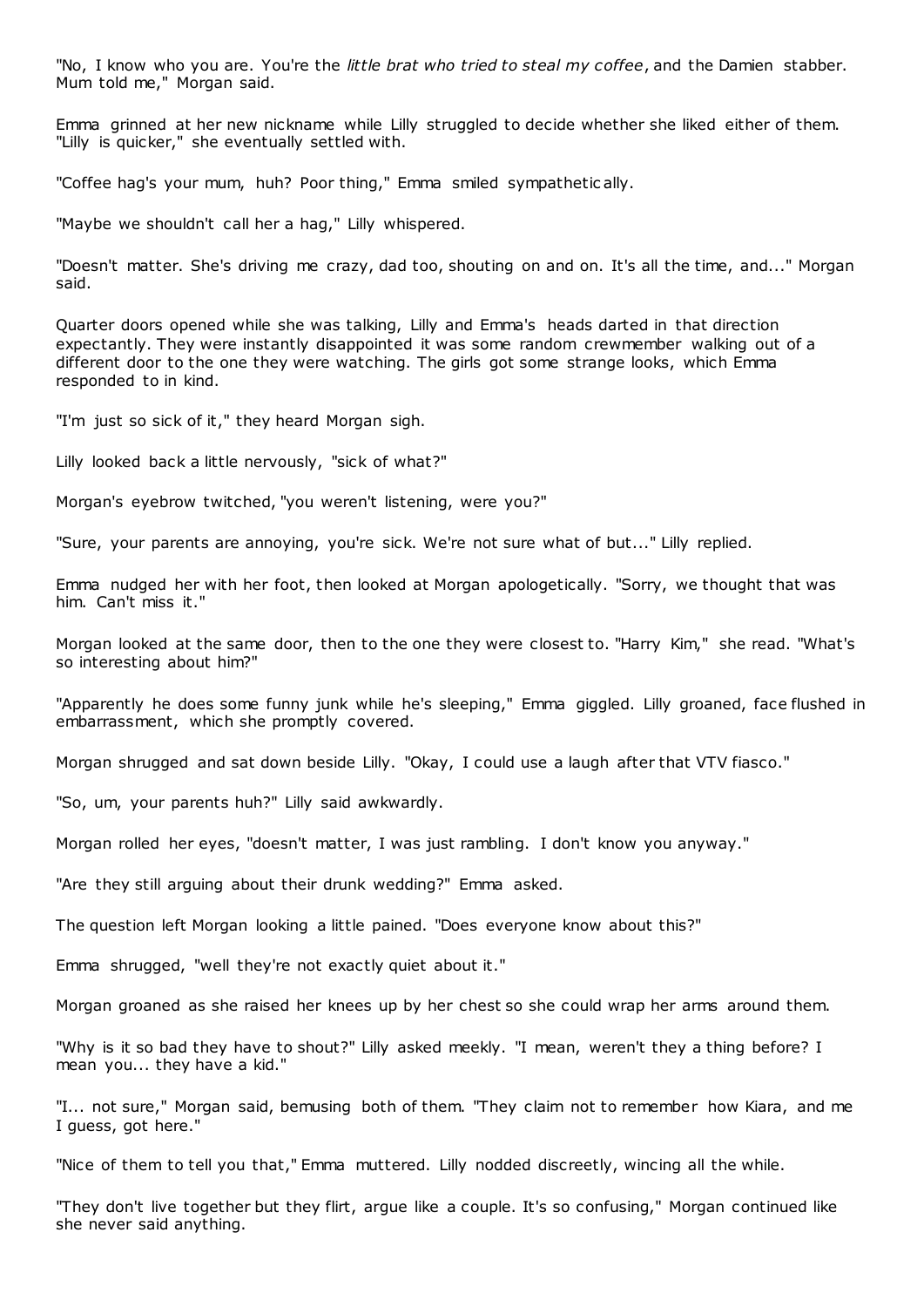"You don't even know if your parents ever dated?" Lilly stammered. Morgan glanced up at her with a sombre face. "That seems like a no on its own."

Emma stared down curiously, arms folded. "Why can't they just get a divorce?"

"I dunno, they prefer blaming each other for it and they don't care if we hear it. They even had a blazing row cos dad was one second late dropping my sister off back at mum's," Morgan mumbled. Her head dipped, she stared at the floor. "Dunno if I'll be able to stand another night of this. One time I even tried sleeping in the Cargo Bay again, but I woke up to find Seven staring at me."

Emma shuddered at the thought, Lilly found it a little funny though.

"Then if I stay with Tani, she wants to talk all the time. All I hear is James did this, said that, how hot he *isn't*," Morgan said, gagging at the thought.

"Yeah," Emma laughed instead, "he is a bit annoying."

Morgan stared at her blankly, "no, Tani. James is who she keeps obsessing over."

"I know," Emma shrugged.

Lilly frowned and turned to her friend, "hey that reminds me. Did you hear about the weird security stalker? Girl in a scarf and hat follows a team around, they occasionally hear a bleep and a flash, like a camera. I wonder if that's this Tani."

Morgan sighed despondently and turned away from them both.

Emma meanwhile giggled. "Gawd, that's freaking creepy, following some stupid bloke around. Bet she keeps an ass folder on her *phone*."

"Yeah totally," Lilly laughed with her.

The doors they were watching opened, allowing for Harry to stagger out with eyes closed. "No Mom!" he pointed at the door, "I won't clean my room. It's my room." He stumbled off down the corridor mumbling about pancakes.

Emma and Lilly scrambled after him, Lilly made sure to point the back of her computer in his direction.

"No lower, he has a nice bun," Emma said, pushing at the computer.

Morgan watched them turn the corner, she sighed and shook her head.

### **Sickbay:**

The Doctor scanned a clearly uncomfortable Seven sitting on a biobed. He meanwhile was beaming with pride.

"What a milestone. Your first dream. I hope it wasn't too risque," he chuckled.

Seven stared at him firmly, he continued to grin until he noticed her eyes sharpen, creating an awkward atmosphere in the room.

Morgan meanwhile walked in, in the middle of a large yawn and noticed it immediately. Though to her it looked like Seven and the Doctor had frozen in time in the middle of an exam. She walked over, staring at them curiously.

"Uh, hello?" she waved in between them.

Since they weren't frozen they looked at her, the Doctor chuckling nervously and Seven with a furious scowl.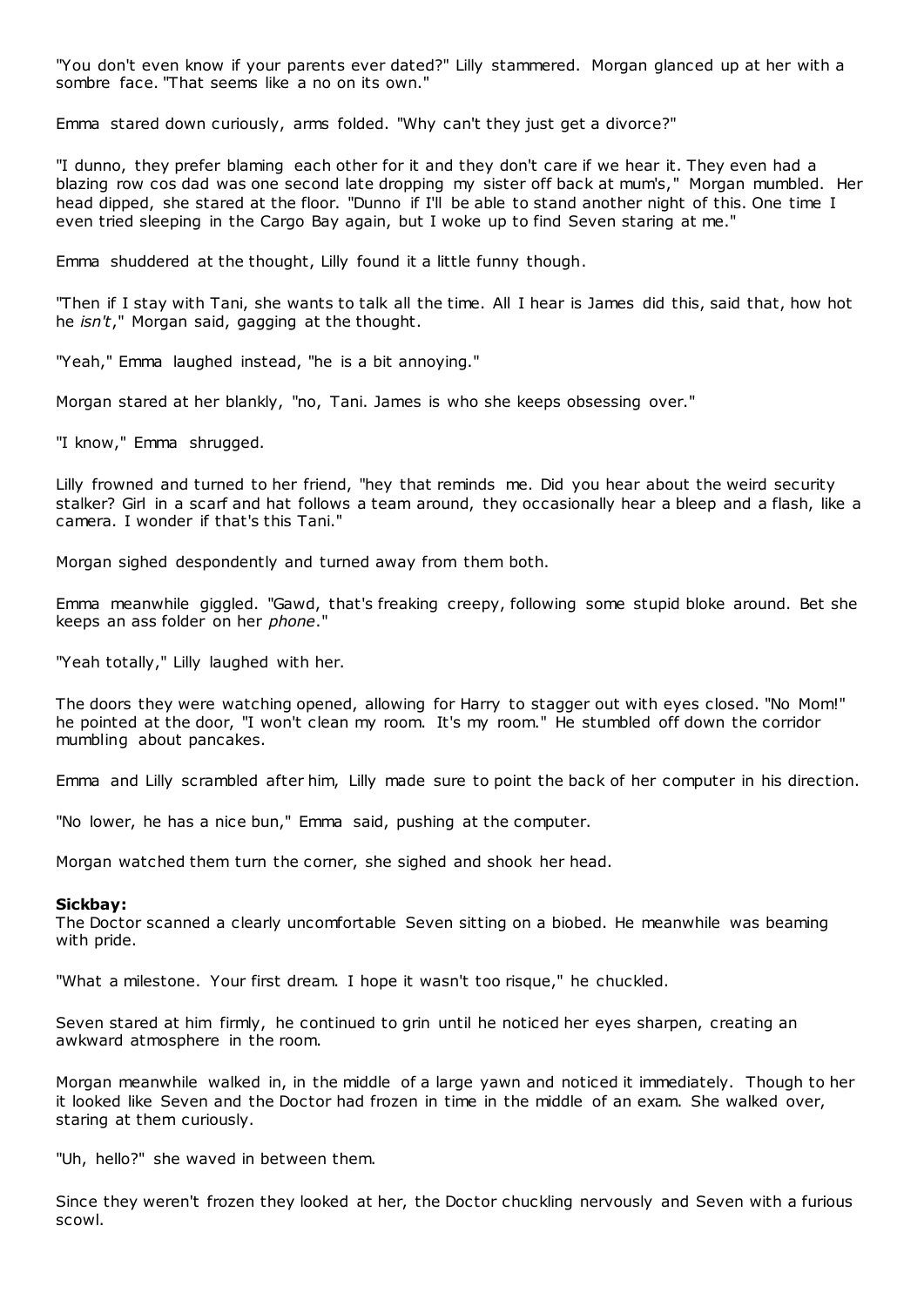"Can I help you, miss Morgan?" the Doctor asked eagerly.

That only annoyed Seven further, "excuse me, you have a patient."

"Everyone dreams Seven, you're fine. Morgan however looks terrible," the Doctor said.

"That's an everyday occurrence too," Seven huffed.

Morgan rolled her eyes, "yeah don't care, try again." Seven flinched and turned her head away. "I'm just wondering if you have anything that puts people to sleep."

"Ah," the Doctor sighed sympathetically. "Well if I'd be so bold to prescribe noise cancelling headphones instead of drugs."

"I wasn't talking about me," Morgan said, throwing the Doctor really off he nearly stumbled over. "Put something herbaly, relaxing in mum's coffee or dad's tea crap, they'll be too knackered to keep Kiara and me up. Might get some peace and quiet."

The Doctor clicked his tongue disapprovingly. "That's not the way Morgan. It's unethical to spike people's drinks, or air. Ask Tom, he learned the hard way."

### **Meanwhile:**

The turbolift doors on the Bridge near Tuvok's station opened. Tom strolled out while straightening his sleeves.

"You're late!" Kathryn barked.

Tom looked around sheepishly, noticing everyone was staring at him. "Huh? I left five minutes earlier than I usually do." Still, he hurried to his station.

Kathryn got up to block his route, glaring so icily he didn't need her to be in the way, his feet froze into two blocks of ice cubes.

"Who do you think you are being one month late to work?" she hissed.

Tom sighed in relief and laughed, "oh good one." Her stare intensified, making him trail off uncomfortably. "Wait, you're serious?" He looked to Tuvok for help but he was averting his eyes, then he spotted Jessie watching from her station, scoffing popcorn.

"But, I've been in the brig for thirty days. You were the one who sentenced me in some shoddy courtroom drama knock off," Tom stuttered.

A crunch from his right and he looked over at Jessie again. "Yeah, that was a good one. I've watched it ten times." She smiled before tossing more popcorn into her mouth. Tom's jaw dropped.

"Thirty days? Oh how could I forget?" Kathryn said, lunging for him. Tom quickly covered his ears but she went for his throat, and thankfully only snatched a pip from his collar. "Get to your station Ensign Paris."

### **Sickbay:**

Morgan and Seven for once were on the same uncomfortable and slightly disgusted page as the Doctor was in the middle of a tangent, smiling broadly and rambling. "This could give us a fascinating glimpse into your unconscious mind. Any one of those images might have a symbolic meaning. The mysterious stranger for example, is he a father figure? Or does he represent a repressed desire for male companionship?"

"What the hell is your effing problem, you creepy bast..." Morgan snapped.

"I don't wish to dream again," Seven's voice cracked. "Repair my cortical array."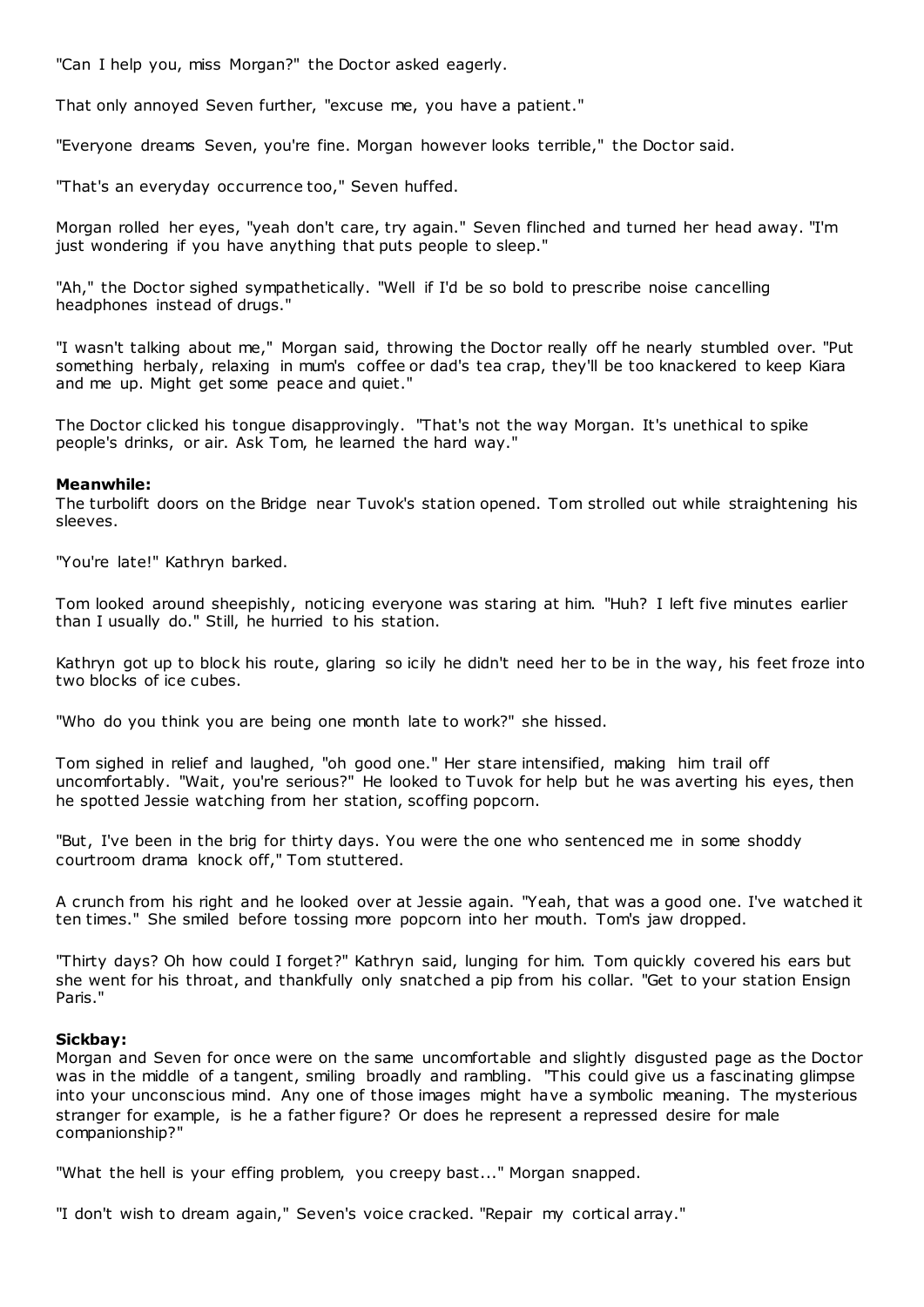Both the Doctor and Morgan were taken aback by her outburst. Morgan recovered first, choosing to laugh pitifully in response.

"No problem, move in with one of my parents," she sighed.

It was the Doctor's turn to recover and strangely enough he was the least accommodating one doing so. "You're not sick Seven, I told you. This is a normal Human experience which you will get used to."

"Yeah, until you turn it off, forget it happened and one or two years later it happens again to your utter shock; *Ohno this is new and unsettling, please Mr Creepy Ass Doctor, make me a robot again*," Morgan said, earning Seven's disdain once more. It did nothing to put her off though. "You ran out of the storylines by Drone didn't you, so now we gotta recycle."

"You'd know all about recycling old storylines," Seven sniped.

The Doctor laughed and then smiled warmly, "oh you two. Why can't you get along, you've got more in common than you realise."

Naturally he was glared at into walking off and hiding in his office.

"So, no cure huh," Morgan said once she calmed down. "What are you going to replace the season seven version of this with?"

Seven's stare didn't let up, "oh, I was thinking I'd take your father on a picnic, since your mot her clearly isn't interested in him."

Morgan though wasn't annoyed which angered her further, she even smiled sweetly. "Oh is that right? Good thing you're already in Sickbay then."

"I don't understand," Seven frowned. When Morgan's sweet smile evolved int o a narrowed, almost squinted eye deathglare she *suddenly* got it.

The Doctor strolled back in, chirpy as can be as if the previous comment never happened. "A thought Seven. Perhaps we could keep a record of your REM cycles, it might..." he trailed off when he noticed he had caught Morgan with her hand raised but frozen, staring at him. Seven on the other hand looked almost bored. "Um."

"Oh god," Morgan said, lowering her fist. She looked at the ex-drone with some actual pity, "you know what, nothing I can do can top creepy doc stalking your dreams." With that she walked off, mumbling to herself. All the Doctor heard as she passed him by was, "ruined it for me."

"I'm sorry?" the Doctor said incredulously.

Seven sighed while he approached, brandishing one of the small circular devices. "What are you hoping to achieve with this?" she asked cautiously.

The Doctor was halfway towards putting the device on her neck when she spoke, he quickly reclined, a little shocked that she asked. "Um, well. You're so unique, I just want to rule out an actual malfunction or disorder. I have no interest in seeing you and some plain fella hanging around a forest. Nope. None."

Seven didn't hear the last part, the unique sentence convinced her and she had since tuned him out. She gave him a nod. The Doctor smiled and continued what he was doing.

It had been relatively quiet for a while, enough time for Morgan to get dressed and climb into her bed. Her eyes barely had time to close when the door chime went off. The shrill three notes made her heart skip a beat and her skin tingle in anxiety. She hoped it was Tani once again not realising the time, or a random Ensign delivering a report.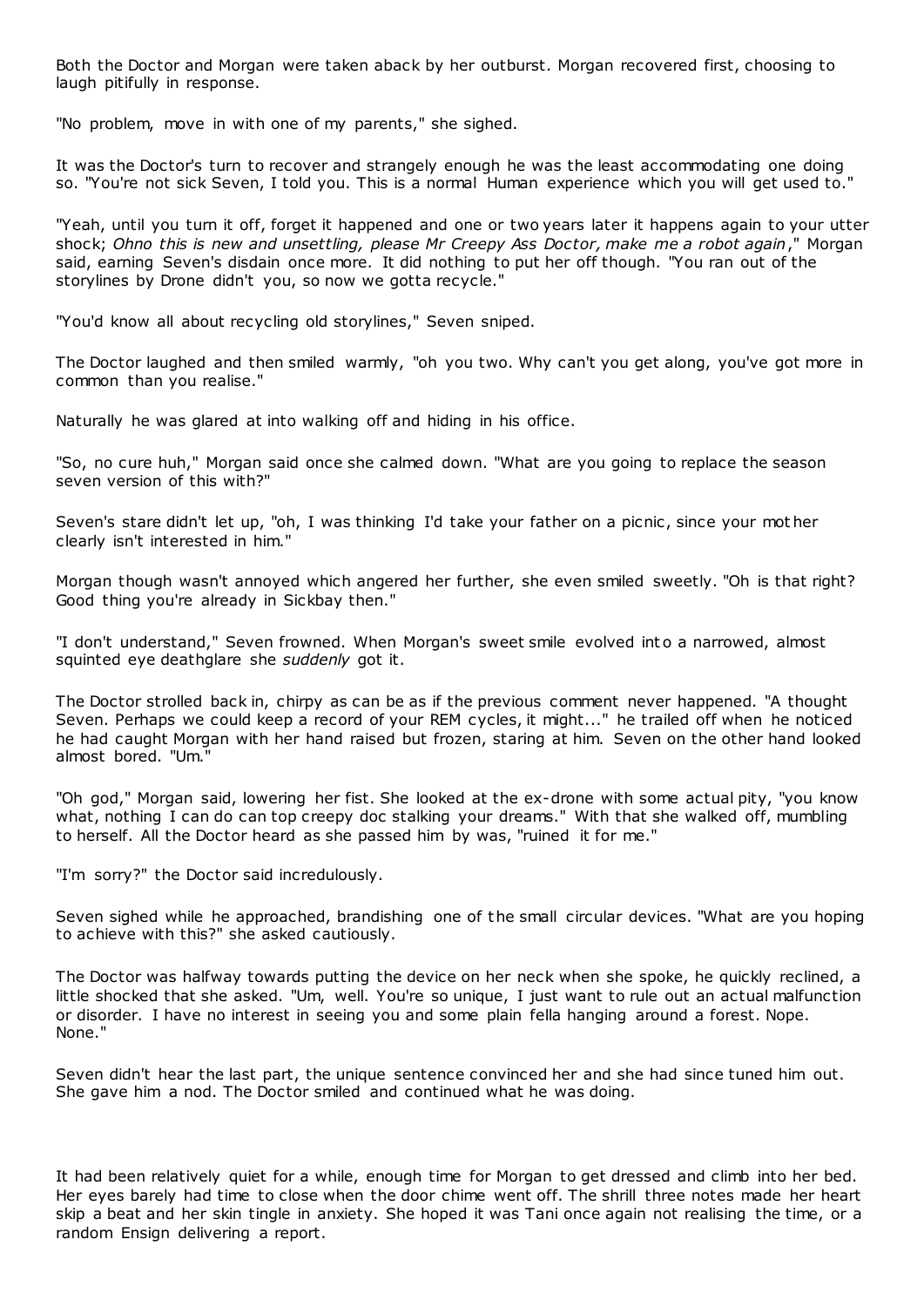As soon as the door opened she winced in anticipation.

Sure enough barely a second later she heard her father grumble, *"what on earth do you want?"*

Morgan shuffled across her bed to reach for the flimsy over ear headphones she had replicated, the only ones she had enough rations for. They barely covered her ears, they hung over her head loosely. Still she attempted to put some music on and drown out the noise.

*"At ease, you don't want me to sprain something!"* Kathryn hissed.

*"Oh for the love of... get some new material, you psychopath,"* Chakotay snapped back.

All it did though was make the voices sound a little muffled, and a few words incoherent. She lay helplessly on her back staring at the ceiling, wishing for it to stop.

*"Don't you start judging me, I'm not the..."* Kathryn groaned.

*"Too late, I've been doing that for years,"* Chakotay said over her.

Kathryn resorted to a shout, "*I'm not the one marrying clearly drunk women in sleazy Vegas bars! Great example to our daughters, you creep!"*

Morgan whimpered and sat up, only to grab the top pillow. She lay back down and tried to cover her head with it.

"*Don't flatter yourself! I clearly had to be pissed out of my mind to stand being in the room with you. Oh, don't look at me like that. You dish out all the hate and can't take anything back, so you pull ears and smack people around..."*

*"As usual, changing the subject because you have no argument...!"* Kathryn shouted back.

Chakotay's voice rose to once again go over her, "*it's no goddamn wonder that your kids are always getting into trouble. You reward them, they..."*

*"My kids!?"* Kathryn roared.

Morgan squeezed the pillow into her ears, thankfully blocking the words, but she could still hear the voices screaming at each other. It was too much, her heart was pounding, she leapt out of bed and grabbed one piece of clothing lying across the chair next to it.

She'd have to endure the yelling a little longer, in close proximity, but it was worth it. Once again she had to get out of there.

Neither of her parents noticed her run out into the corridors, despite standing right next to the door.

Once more, Seven found herself roaming the woods, following the sound of trickling water.

She expected to find the river, and perhaps the odd man she met. Instead when she emerged from the trees what greeted her was a crystal clear, but still brown tinted, lake at the bottom of a waterfall.

Despite the odd colour of the water, the whole area felt soothing, all of her anxiety over coming back washed away in the breeze.

Seven decided to sit in the grass and enjoy the dream like the Doctor had suggested. Once settled with her legs curled beneath her, she had another look around. The waterfall caught her eye once again, then she noticed something off about it. The rocks behind the water seemed almost flat, metallic . They shone in the sunlight.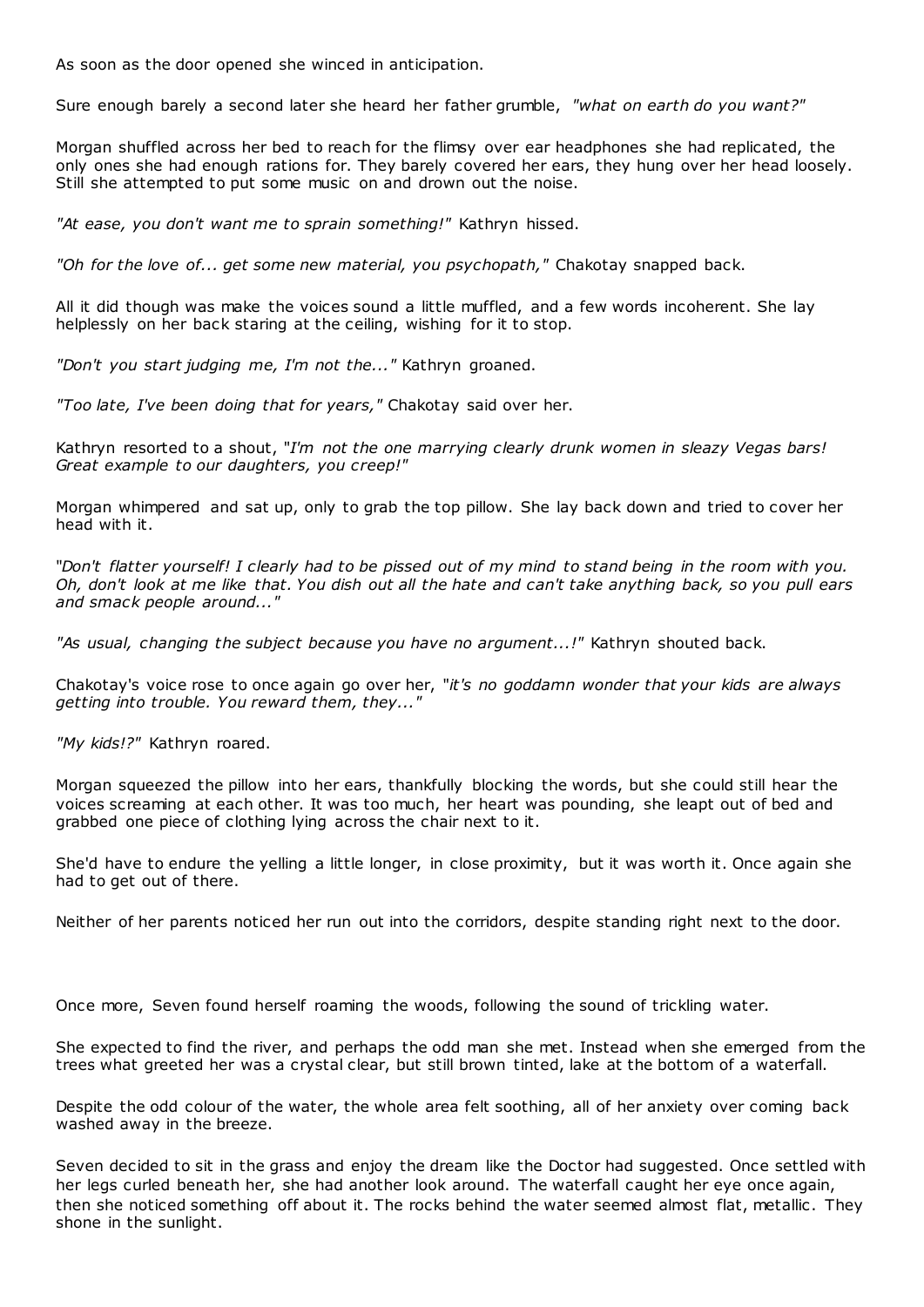She looked up, seeing more of the same until she reached the very top where the so called water was coming from. The area seemed a lot less peaceful when she noticed the water falling was coming from a massive pipe protruding from a soulless industrial looking building which looked out of place sitting on the edge of a grassy hill. The flat, metallic *waterfall* backdrop got her attention once more, albeit briefly.

A sudden rush of water splashed upwards all over her, leaving her soaked. The culprit, sporting what looked like a scuba mask, stood upright in the lake to walk towards her. He took it off quickly. "Oh my, Annika. I'm so happy you're..."

Seven stared at him with her eyes wide and sharp, her usually neat hair had fallen from its bun and hung soggy and tangled over her shoulders. The catsuit looked pretty much the same, only wet.

The man looked a little unnerved, he started to stammer, "I'm sorry. I didn't know you were back Annika."

"That is not my name anymore. Where am I?" Seven asked bluntly.

"You're in Unimatrix Zero. It's great to see you," the man said.

"Who are you?" Seven said more forcefully.

The man's face fell. "You don't remember? I am Axum, we were very close friends." Seven's face twitched at the name, something about it reminded her of feeling secure and liked. It was strange, not something she was used to. He smiled at her, "familiar?"

"Yes," Seven admitted. Her eyes fell to the odd waterfall, the pipe and the building. Suddenly she felt cold again, but she assumed it was mostly due to being drenched. "This is not."

Axum seemed a little despondent. "This is our safe haven." Seven's frown made him chuckle slightly. "I know how it seems. We come here during our regeneration cycles. One in every million drone has the recessive mutation that allows us to come here."

"You're Borg?" Seven said in surprise. Axum nodded. "And this is some sort of REM induced shared dream?"

"I suppose you could say that, yes. It'll all come back to you," Axum replied.

"I've been here before?" Seven stammered.

"Yes, you used to come here all the time. In fact you were here before me, you showed me around," Axum answered cheerfully.

Seven nervously bit her bottom lip, which to her surprise and disgust tasted sugary. Her face was a lemon biting picture. "What is this irrelevancy, it's vile," she spat.

Axum's face once more fell. "I suppose you left before," he mumbled to himself. Seven stared at him accusingly. "A lot's changed in the Collective, Annika. The last three years have been chaotic . Drones have been awakening outside Zero, the Queen has been losing her collective consciousness and as such any sanity she has. This," he gestured to the waterfall, "is one of the side effects."

"Explain," Seven said uneasily.

"I'm not sure I can. It appeared one day, it turned the water into this deliciousness we all can't get enough of," Axum replied with a smile. He gestured to the scuba mask he had been wearing, which she then noticed had one extra pipe, thin and bendy like a straw. "You caught me during my evening swimdrink."

Seven shuddered uncontrollably, "what is this stuff anyway?"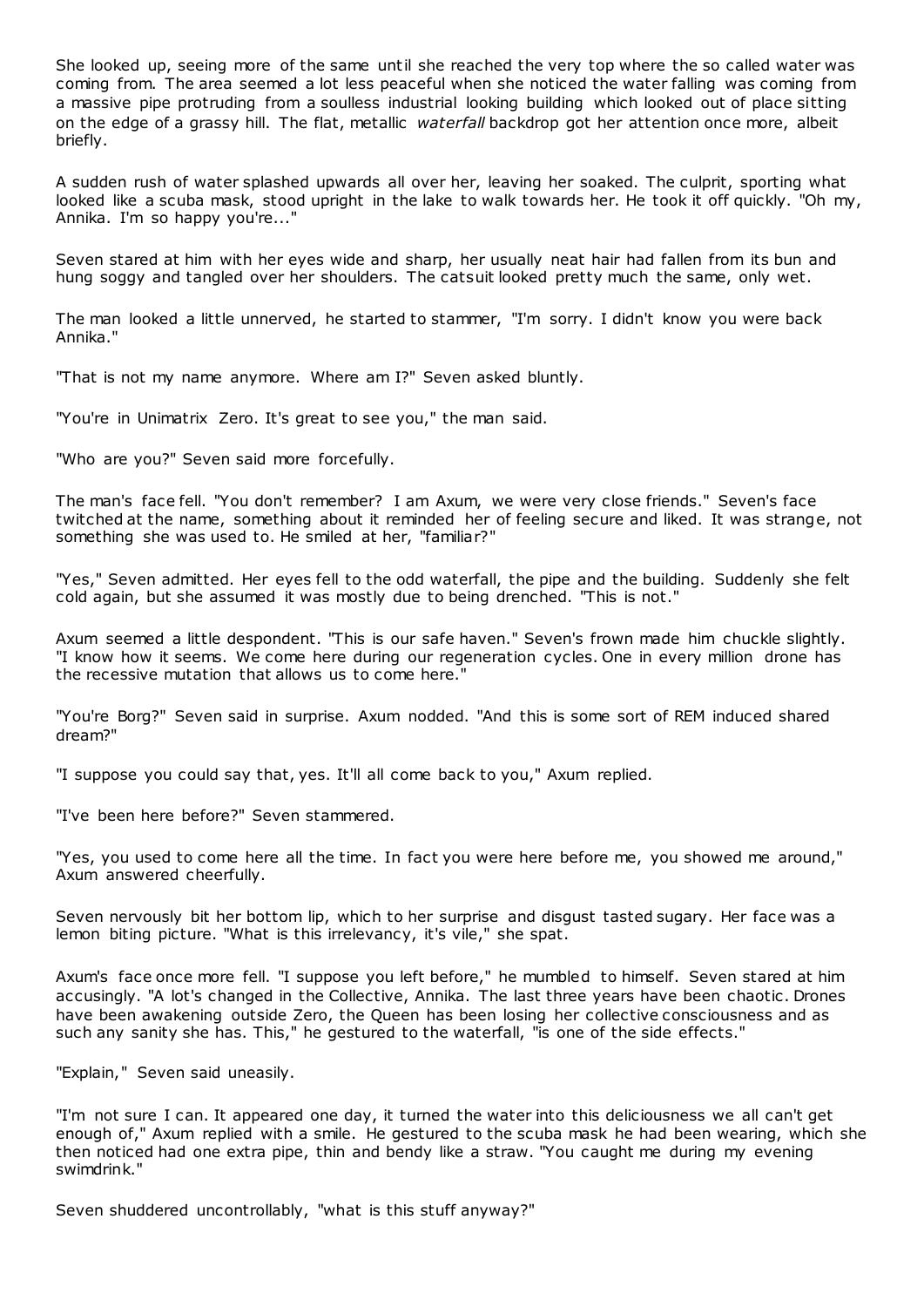"According to the labels inside the building, it's a cherry flavoured coke. Whatever coke is," Axum answered.

Seven's eyes rolled into the back of the sockets, making her eyelids flutter. "Of course it is. It was going to be that or coffee."

Axum looked a little excited at the thought, "oh I love a good brew. Do you remember StarBorg's Coffee, they can wire it straight to your alcove."

"I... no, what?" Seven said, staring at him while blinking furiously. "This Cherry Coke is a human drink, it's an obsession on my ship as well."

"I'm not surprised, it's so gorgeous isn't it?" Axum chuckled, clearly missing her annoyed tone.

"No," Seven snapped to his disappointment. "Why is it here? Lots of different races would come here, most of which wouldn't have heard of it. Something about this is all kinds of wrong."

Axum shrugged, "I suppose. Good though." He looked hesitant despite his words. "Kinda."

Seven's eyebrow raised, "kinda?"

"The Queen knows this place exists. Over the last few months two hundred of us have been lost. We suspect she's trying to find the interlink frequency. Once she does," Axum shuddered. "The water is wonderful, but it's killing us."

"I do not understand," Seven said uncomfortably.

Axum sighed while absentmindedly fiddling with the mask. "When we leave here and return to our lives as Borg drones we forget we were ever here. It's how we've remained hidden for so many years. However our thirst, desire for this water lingers. So when the Queen cuts the connection to interrogate, she knows who is infected. It's only a matter of time."

Seven couldn't believe what she was hearing, and she wrongly assumed she heard the stupidest of things over the last few years. It didn't help when Axum popped the straw part of his mask into his mouth and started to suck likely only droplets of the lake. Fire in her eyes, she slapped the ridiculous contraption off his head.

"Then stop drinking it!" she barked.

"The harm has already been done. The months of Cherry Coke has gone to everyone's heads. There is nothing we can do. The Queen will get the frequency and she will take this place away from us," Axum said. "That's why I brought you here, you're our only hope."

Hearing that threw her completely off her guard. It wasn't something that people said to her. "Why?"

"You will remember us when you awaken since you are an individual. We have a remedy that'll keep us hidden once again, but with no recollection of it, it's next to useless," Axum replied. "Please, we don't have much time."

Many of the Borg Queen's primary adjunct's last memories before they were hooked back up to her, had been what they considered normal for the last few years. Her walking around the clammy yet cold feeling empty chamber, talking to herself sometimes in the first person, rambling about somebody called Janeway. When they reawakened the atmosphere had shifted considerably to a much sinister one, in they assumed a long length of time but their internal chronometres kept telling them only a few months had passed.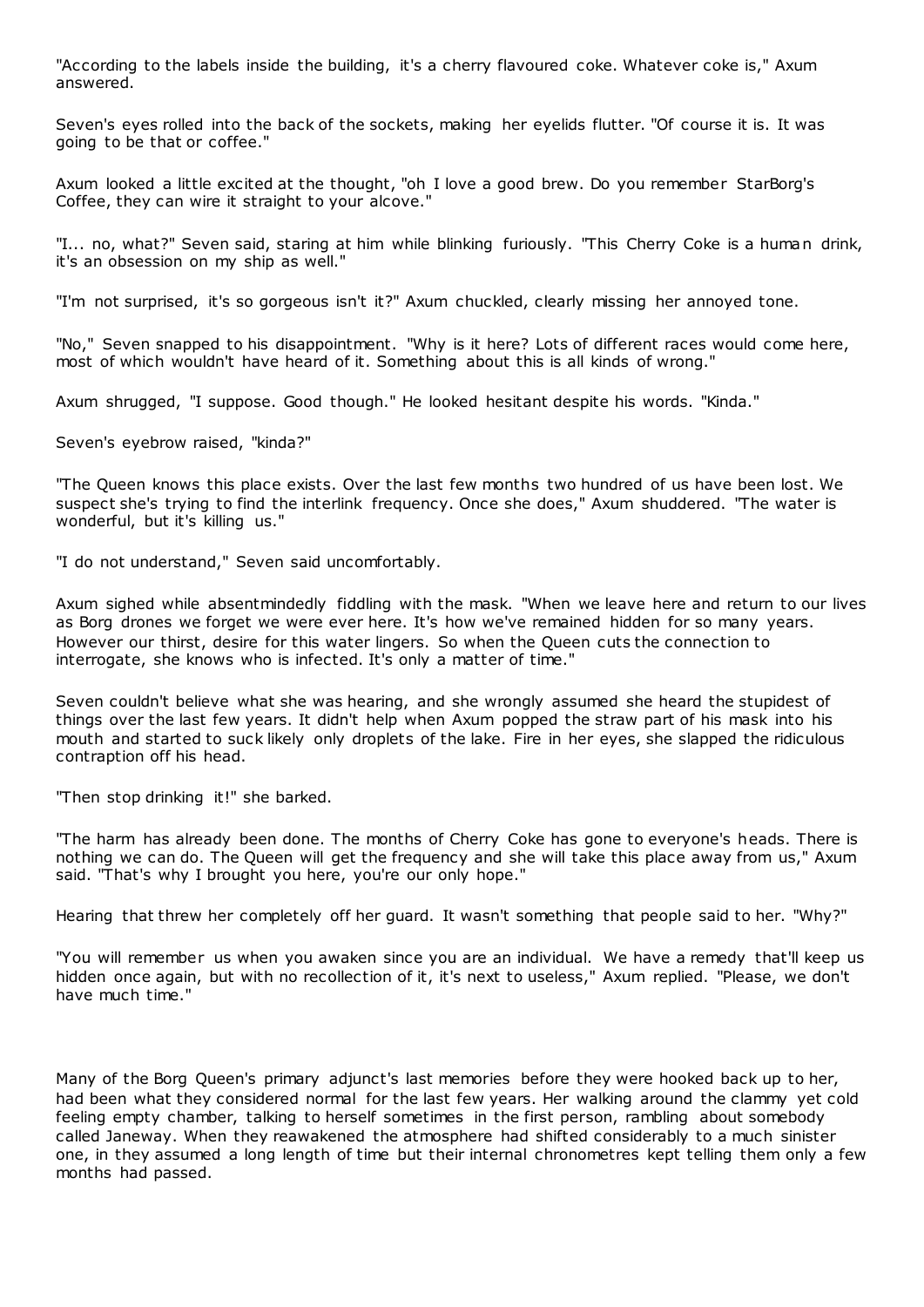"And how are you today, Bob of Twelve?" the Queen said seductively towards a terrified face staring in her general direction. Even when she stroked his cheek and patted him on his bald head, he didn't react whatsoever.

She then moved onto the next face, similarly frozen permanently in its terror. Many more lay before her in the same predicament, with only their heads brandished cruelly on spikes. At the end a trio of drones, one of which kept gagging while the other two stared blankly into nothing, were wrist deep dissecting various other heads.

Two drones approached very carefully, making sure to keep two metres away from her when they stopped.

The Queen narrowed her eyes at the third face grimacing back at her, their eyes rolled up. "You're hiding the frequency aren't you?"

"My Queen, tertiary adjunct 0047 are ready for inspection," one drone said.

The Queen swirled around to glare fiercely at them. "Off with all of their heads," she cackled.

Both drones tried to hide their uncomfortableness, fearing they'd be next for the spikes. "Only one may have the mutation. The rest of the Unimatrix are operating perfectly."

"Hmm," the Queen looked thoughtful. "No, bring in this lone drone. If he is indeed infected then he may have infected his Unimatrix."

"It does not work like that, my..." the other drone brought up.

"Bring me your head first!" the Queen snapped, her eyes flashed towards them. "And you, bring in the mutation."

Both drones double backed, the last one to speak a second faster than the other. Only one returned with a different drone.

Like before the Queen blinked at him to cut him off, making him sigh a little in relief. That was until he saw the Queen staring at him with a long row of impaled heads behind her. He went from calm to hyperventilating in seconds.

"You have been to Unimatrix Zero, haven't you? Tell me how to get into it so I can destroy it," she said coldly.

The drone didn't understand, it was making his breathing even more ragged. "I don't know of any Unimatrix Zero," he managed to stammer. His whole body shook yet his mind started to wander. An image of a brown waterfall snuck its way into his head and made his stomach feel empty. He didn't know what it was or where he had seen it, and still two words found its way to his thoughts. "Cherry Coke."

"What?" the Borg Queen snapped, staring holes into him.

He knew instantly that was a mistake, but didn't know why and still had no idea what it was. "I... I'm not sure, I don't remember."

"Hmm, I do," the Queen smiled sneakily as she circled him like a vulture. The drone started to sweat viciously. "If you help us, you will have unlimited access to this Cherry Coke. It will be more real than some safe haven fantasy. Wouldn't you like that?"

"Um maybe," the drone replied but his mind and stomach were screaming yes. "I don't remember anything about it though. Please. I've never heard of it until today."

The Queen's mood soured greatly, she stopped dead in her tracks whilst staring into his back. "You have failed us. Dispose of him."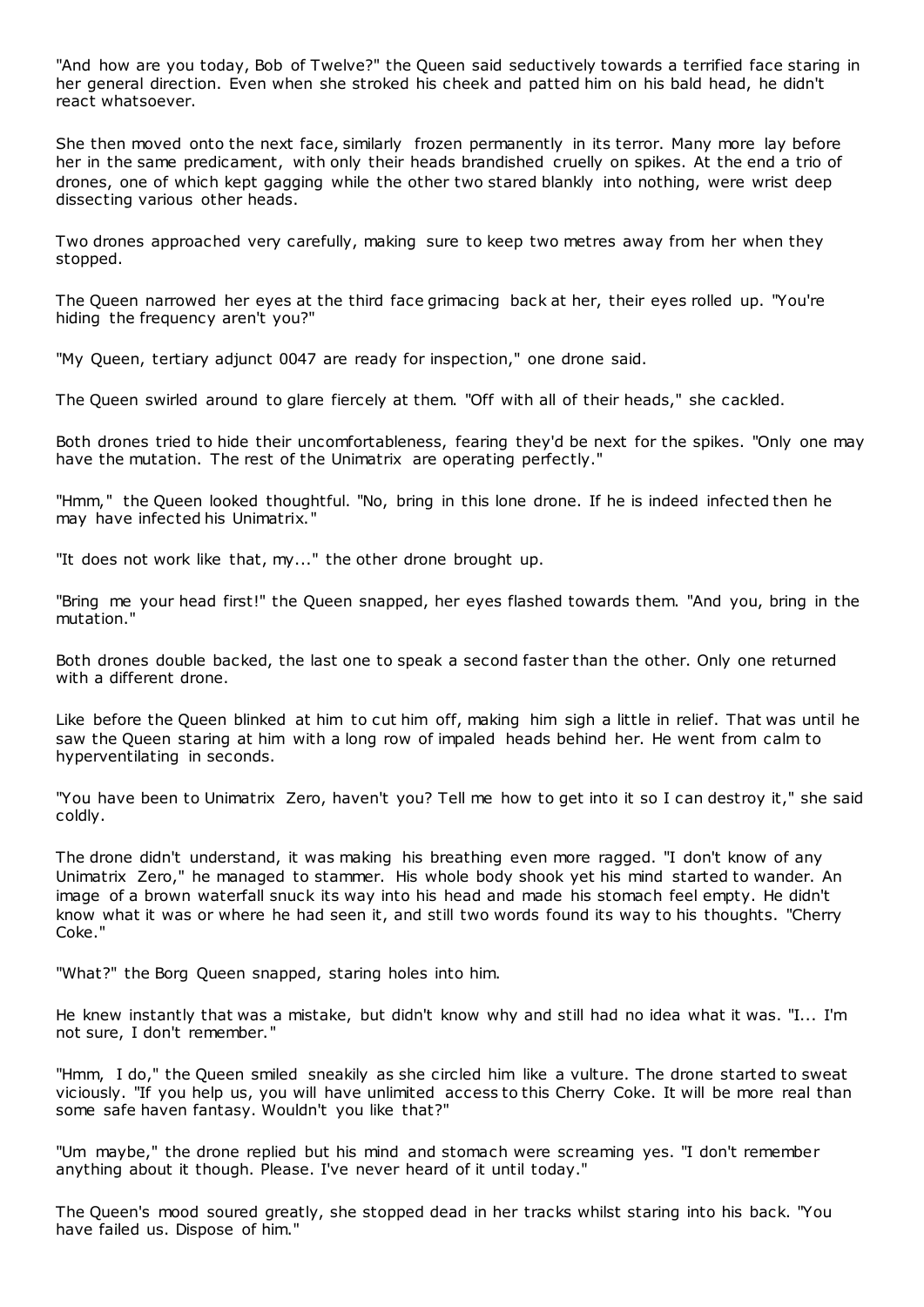"Really?" the escort drone asked, immediately regretting it.

"Well his body anyway," the Queen sneered. The poor interrogated drone squeaked fearfully. The two drones busy poking into the severed heads went to grab him instead and carted him out of sight.

"Perhaps infecting the safe haven with the Human beverage is not the solution," the escort drone said.

To her surprise, and relief, the Queen smiled at the remark. "We're getting closer with every traitor exposed. We must be patient. The Cherry Coke factory will expose all of them, and I will destroy their safe haven once and for all. Then these disconnections will plague us no longer. Nothing will stop us now! Not even that pesky Voyager! Bwahahahahahahahaha!" the Queen laughed.

Two drones who were standing behind her shook their heads. "Do you remember when Humans used to crap themselves at the mere mention of us?" one asked. "Now we have a vendetta with a tiny ship, ridiculous."

The other groaned impatiently, "don't get me started. Things have been going so downhill since we lost Queen Alice. The worst thing she ever did was makeout with some android." He shuddered, "that was so gross and awkward. Fancy making out with billions of people at once."

The first drone laughed as quietly as possible, "I know, what a whore he was. And we were so cool. I miss those days, though I do like the new bar down in Unimatrix 999. Bitching."

The Queen heard and she pressed a couple of commands. Everyone in the room were back to normal again.

"Finally, perfection will be ours," the Queen said, before erupting to further villainous laughter.

### **Voyager:**

Jessie woke up to the sound of the door chime. She forced herself to sit up and climb out of her cozy bed. She walked out of her room to go answer the door, while trying desperately not to yawn. Doing so only made it last longer.

Once opened she was surprised to see an exhausted, annoyed looking Morgan standing there.

"Morgan, do you know what time it is?" Jessie asked in the trail end of her long yawn.

"Of course I do, I haven't been able to sleep. Those two won't stop arguing," Morgan replied.

Only then Jessie noticed the girl still had her pyjamas on with a long cardigan over the top of it. Any irritation she felt about being woken up washed off her, she instantly felt terrible.

"It's two in the morning, how can they be so self centred?" Jessie said.

Morgan sighed, "is it? I lost track. Can I... can I stay here tonight?"

"Sure, you can sleep on the sofa," Jessie replied.

"Thanks, I owe you big time," Morgan said with huge relief.

Jessie step aside to let her in. While Morgan walked over to the sofa and sat down, Jessie headed back to her room. The tired teenager assumed to go back to bed, but she came back a few minutes later with sheets and a couple of pillows. They were wordlessly handed to her with a sympathetic smile.

"Thanks," Morgan said through a growing lump in her throat.

"Don't worry, it'll be fine. Night," Jessie said before turning back to return to her own room.

For the first time in weeks there was nothing but the sound of the ship's engines purring beneath her feet. Morgan knew it wouldn't be for very long, so she wrapped the soft sheets around her and curled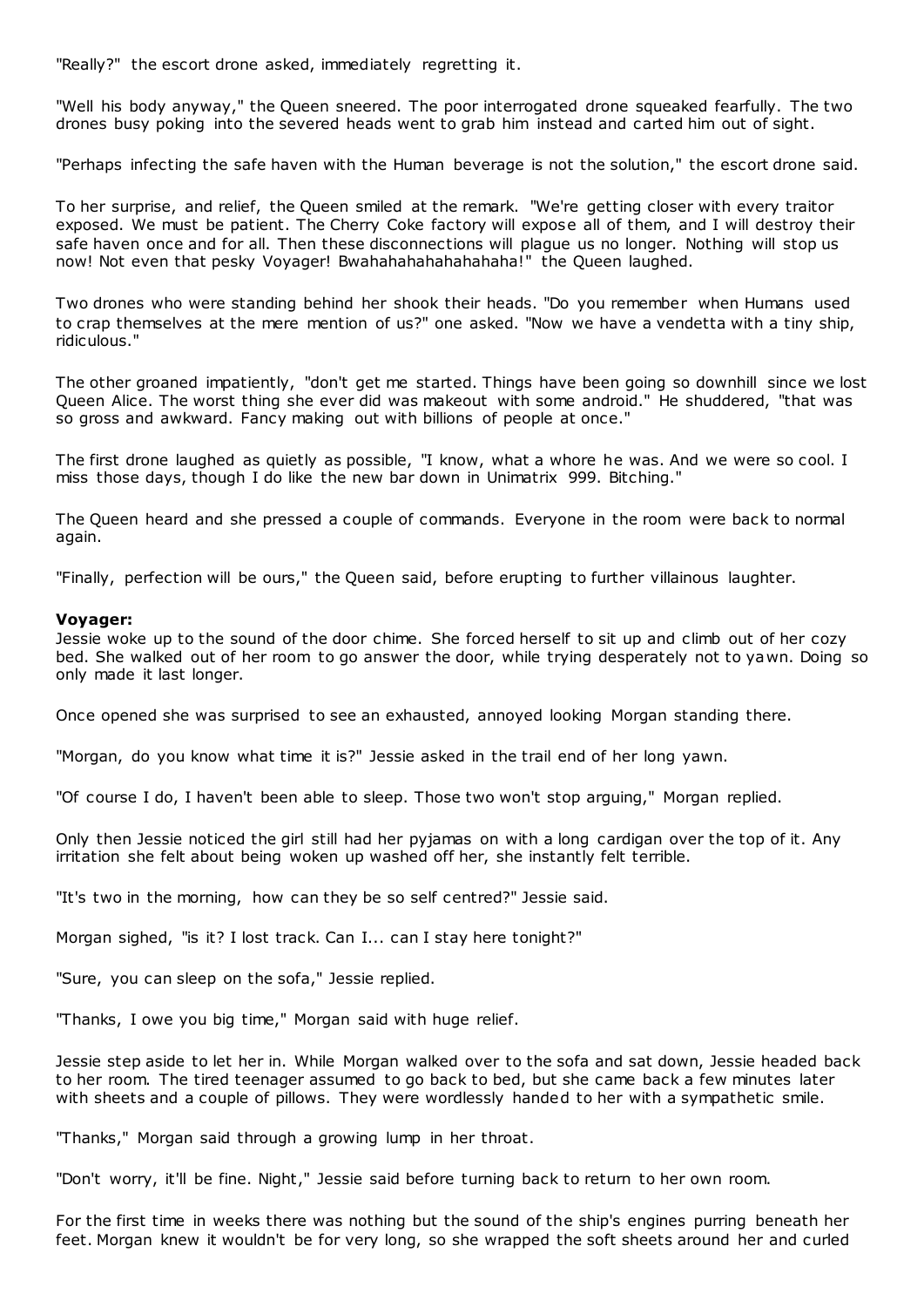up on the sofa. Despite the many thoughts about her parents buzzing in her head, she drifted off quickly.

Axum lead Seven out of the forest, into a small village filled with different styles of buildings. Lots of different people walked around chatting without a care in the world. Seven watched as a man appeared out of thin air, immediately greeted by a group of three who seemingly expected him. They all exchanged hugs and walked away.

"I had heard that the Collective was having connection difficulties, but this was not what I envisioned," Seven said.

Axum directed her to a bench, he gestured for her to sit first. She did, then he sat beside her. "Unimatrix Zero has existed far longer than the Collective's troubles of late. You yourself stayed here throughout your entire maturation chamber cycle," he said to her surprise.

Several children playing chase nearby caught her eye, making her feel a little uncomfortable. "So, why now?" she mused quietly to herself.

Axum heard anyway and thought about how to answer. "I suspect it's merely poor timing. Drones that do not have the mutation are cut off, while ones with the mutation c ould remain permanently connected to the hive. It seems to be random."

Seven's shoulders slouched, "so you have no idea how this occured?"

"The theory is that the Unimatrix Zero mutation started with one drone, and it developed from there," Axum answered. "I imagine the connection issues could have drawn attention to us, since the Queen has been desperately trying to find the cause and repair it."

A few people walked by them clutching bottles of Cherry Coke to Seven's distaste. One double backed and greeted her warmly, "Annika. You're back, welcome."

"I know you as well. Your name is Laura," Seven said.

The woman smiled, "it's good to see you again." She took a long sip of her drink. "You seem different to how you used to be. Your cybernetic implants..."

"My appearance is irrelevant," Seven said, bitterly eying the drink in her hands. "Like this frivolous, detrimental drink."

Laura finished off her bottle and dropped it in the bin beside the bench. "Your personality. You used to be so spirited, fun. Whatever happened to you, I'm sorry," Laura said with lots of pity. She walked off with a smile towards a drinks machine.

Axum chuckled at Seven's twitchy response. "You really hate this Cherry Coke, don't you?"

"It is absurd to hate a beverage," Seven replied. She hesitated, hoping for the bitterness in her voice to settle away. "It seems like I can't get away from it though. Even here, I'm reminded of Voyager and how ludicrous it can be now."

"Voyager," Axum said wistfully, he wasn't surprised but he acted as if it was still news to him. "It all comes back to that ship."

Seven stared at him curiously. "What do you mean, clarify."

"The source of the Queen's obsession, her weakness, the missing link and a weapon," Axum mumbled. It didn't help Seven's confusion one bit. He noticed and smiled apologetically. "I'm not sure I fully understand it myself. All any of us know is that the encounter with Voyager changed the dynamic of the Borg. Cubes were cut off and destroyed themselves, Unimatrix One became closed off to ot her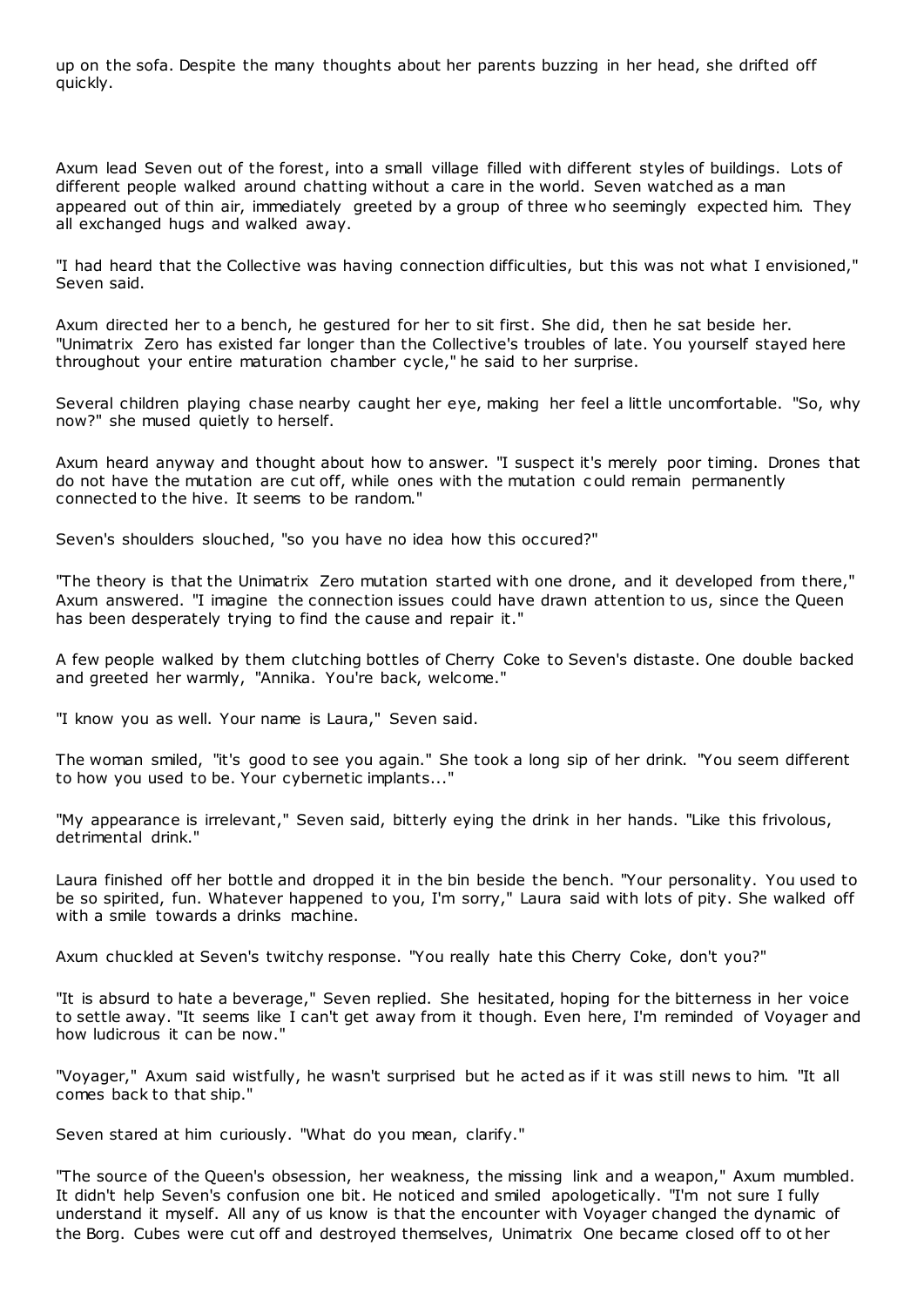subjunctions to protect its plexus from being infected. The Queen stopped being the order of chaos and turned into a matriarchal tyrant..."

Seven's mind jumped to someone else she knew, it made her smile knowingly. "I know what that's like."

"Our way of life was to seek so called perfection, but now our primary, actually no... only focus is to enslave humanity," Axum said.

Seven frowned intensely, "that doesn't make sense."

"In a way it does. Everything that happens within the Collective is instant, or it was. The Queen closed off Unimatrix One, creating a delay between her and the rest of the Collective, but it didn't stop the infection spreading to it in time. Whispers from inside One got out; the missing link, the weapon, will cure the Borg and bring us closer to perfection," Axum explained. Seven's eyes glazed over, she struggled to maintain her composure. "I have no idea on the context though..."

"I think I do," Seven said softly.

### **The Conference Room:**

"Is that all? Dismiss..." Kathryn said with disinterest.

"Actually," Jessie cut in to most of the room's horror, "I've got something to discuss. How long is the Janeway and Chakotay blame each other show scheduled to be on, because like Tom's VTV crap, we'd all like to change the channel but we can't."

The temperature in the room dropped ten degrees. Even Tuvok was feeling the chill, his eyebrows had frosted over into a neutral position.

The only one not immune other than the ice queen herself struggled to keep a straight face.

"Excuse me?" Kathryn said slowly and dangerously.

Jessie faked a look of shock, "what, you're not done screwing over your daughters over something that was clearly Tom's fault?" Tom's eyes bugged out, he shrunk quickly down into his chair he was soon under the table. "I'm so so sorry I offended you, the obvious only victim in this mess, by asking about it, carry on."

Everyone around the table heard Kathryn's teeth grinding and even the steam whistling from her ears.

"Damn, that was iced cold..." Craig whimpered fearfully.

James could no longer hide it, he let himself laugh. "I know, I love it."

Kathryn's eyebrows twitched as she directed her scorn in his direction. He gave her a smile in response. A shudder later she turned to glare around the room. "I seem to recall telling everyone to get the hell out."

Most of the room scampered on the word hell. Tom took a little longer since he had to reshuffle back into a sitting position before he could stand.

"Perhaps..." Kathryn said icily, her stare gradually shifting back to Jessie. "You can stop pretending you know anything about responsibility, grown up relationships and raising children, and focus on what you're really good at. I hear Seven's after a new catsuit colour."

Jessie's cheekbones flinched, shoulders tensed while her face flushed as if she were slapped. She was left stammering, "what the he... how can, I..."

"Can't dish it out, get out of my sight," Kathryn snapped.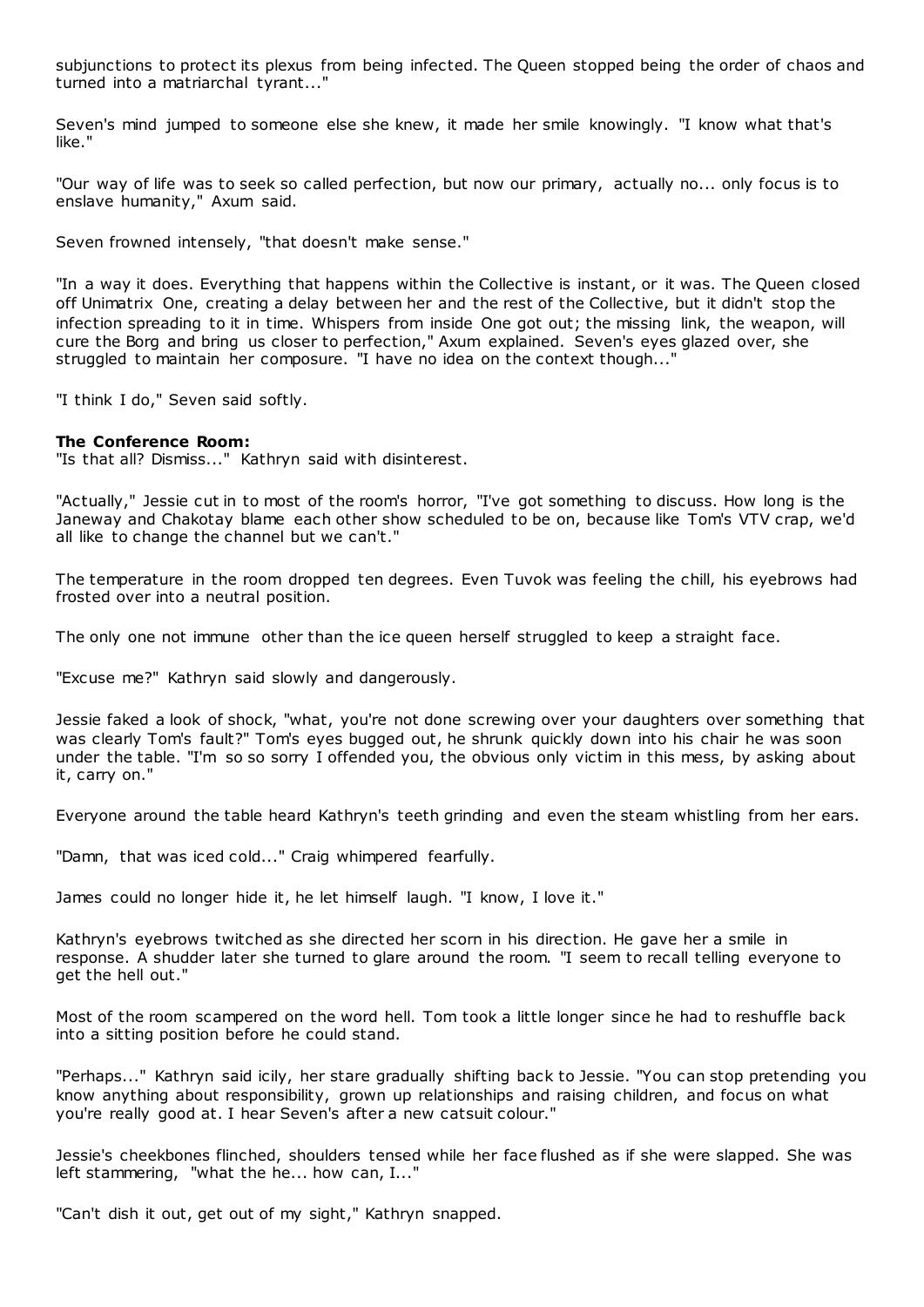"That's rich," James scoffed bitterly.

Kathryn shook her head rapidly, rising steam almost clouding their sight of her. "Don't you start as well. If I want sarcastic oh so *funny* backtalk about things that aren't his business, I'd ask Tom for his input."

She hadn't realised Tom had remained in his chair to watch the fight unfolding, at least until he huffed in offense. Once spotted he dashed off in such a hurry, his chair was sent rolling into the window.

"Prove my point why don't you," James said, shrugging. "And it's absolutely our business when you two use the whole ship as your sparring grounds, or when your daughter is so traumatised she has to find somewhere else to sleep."

Kathryn's face turned lily white. "Excuse... what?"

Jessie rolled her eyes in disgust. "Did you even notice your daughter run away from home? No, of course not. It doesn't affect you."

"Enough," Kathryn growled. Her hands slammed on the table and she jumped to her feet. One hand raised to point towards the door, "out, now!"

Jessie looked over at James with a similar look of disdain. He shook his head and shrugged. She nodded, silently agreeing. They got up to leave the Captain fuming alone if only for a few seconds as they passed somebody on their way in.

"Oh for... you're late," Kathryn growled at them.

Chakotay sighed impatiently, "I call it on time." He turned to leave.

"Is it too much to ask for you to be professional?" Kathryn hissed.

"Profess..." Chakotay said in disbelief before he burst into laughter. "This is coming from Captain Janeway, the bully who assaults her crewmembers and gets drunk on coffee everyday. You should practise what you expect of the rest of us. Maybe we'll follow from example."

Unknown to them there was one final leftover of the meeting, only they were peering out from under the table. They tried to crawl out in a different spot, but knocked a chair into another, getting their attention.

"Kiara?" Chakotay said in surprise.

"What are you doing under there?" Kathryn snapped at the same time.

The little girl squeaked and looked up at her two furious parents meekly. "Er... is this a good time to ask for replicator rations?"

"No!" and, "out!" where the responses from both of them. Kiara's bottom lip wobbled, tears dribbled down her cheeks. She ran out wailing.

"Oh, well done Chakotay. Look what you did!" Kathryn groaned.

Chakotay glared back, "you told her to get out, don't pin this on me!"

### **The Bridge:**

Everyone had heard the latest shouting match and were wincing, as well as looking confused since they were sure no one else was in there with the two. That was until Kiara ran through the back of the bridge sobbing.

James flinched at it, "unbelievable." He was about to go over but the little girl ran into the turbolift which was currently occupied, the doors shut behind her.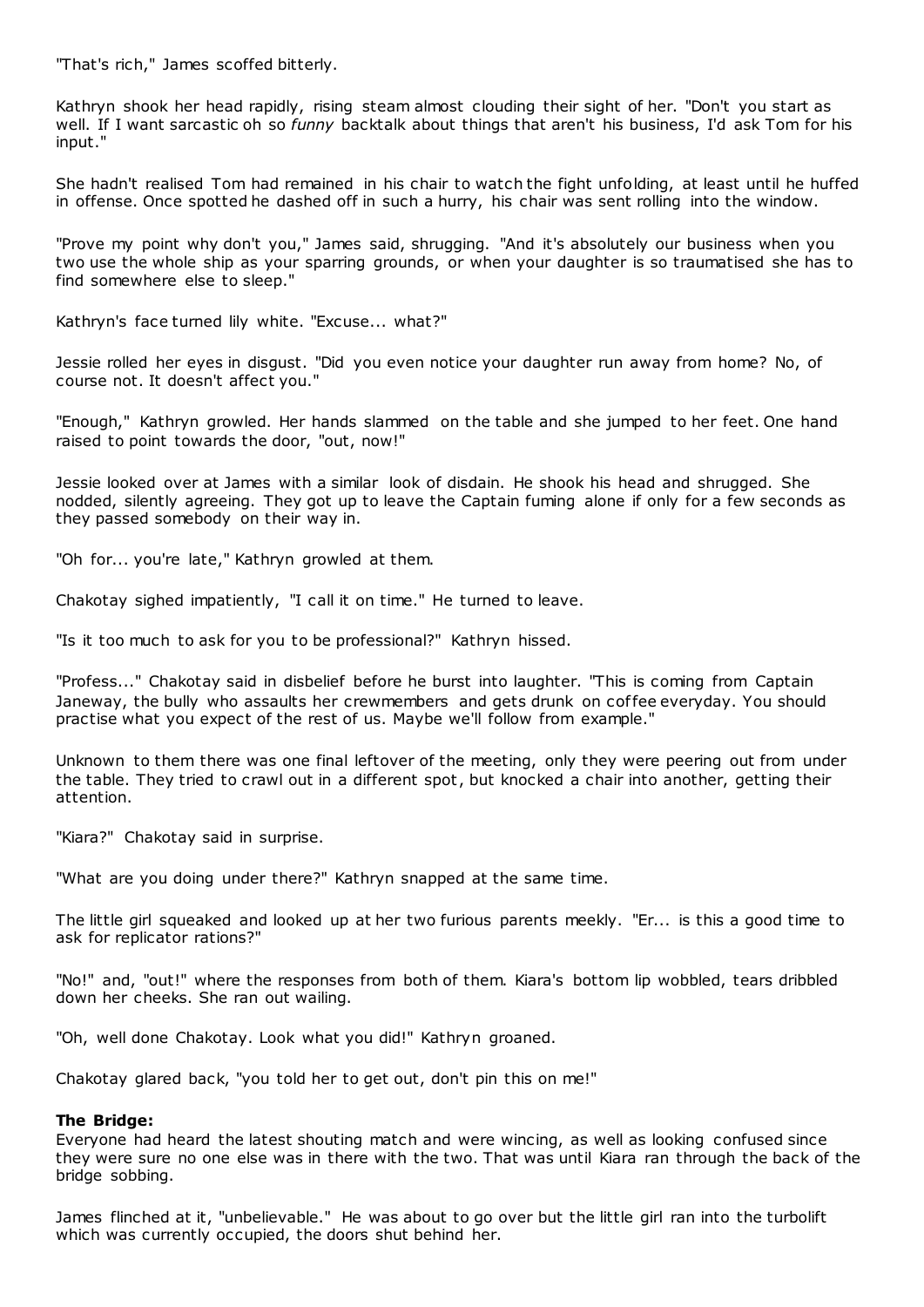"What's wrong sweetheart?" B'Elanna asked softly whilst kneeling in front of her.

"My mum and dad yelled at me," Kiara cried.

Tom looked on guiltily, "what, why?"

"I dunno, they were so mean," Kiara sniffled.

"Janeway yeah, but that's really out of sorts for Chakotay to do," B'Elanna said.

Tom nodded, "yeah, I imagine that's why he was late. He wanted to avoid another fight. It might not have gone so badly had Jessie and James not poked the bear."

B'Elanna pretend scowled up at him. Kiara weakly laughed at her squinted one eye and pursued lips. "Are we forgetting the primary antagonist in this story?"

"Uh..." Tom's eyes shifted nervously, beads of sweat started to form on his temples. "We really oughta fix this. Get them back together."

"Were they even together to begin with?" B'Elanna asked.

Kiara didn't care about that part, her face brightened slightly. "How?"

"I'll think of a way, I always do," Tom smiled and winked at her.

It did the trick for the little girl, she wiped away her tears and smiled. B'Elanna though was very worried by the remark. "The day you learn your lesson, pigs will not only learn to fly, they'll volunteer to be Neelix's ingredients."

Tom pretended to laugh, "yeah yeah. And on that day Seven will be listened to and crucial to the plot."

#### **The Conference Room:**

Seven ran through the doors, completely oblivious to everyone. "Captain. I have something urgent to report about the Borg and..." A small spherical object flew at her head, instantly knocking her unconscious. Whatever hit her broke apart into little piec es which Kathryn was eager to crouch down for and gather.

Chakotay rolled his eyes, "really? They could be coming for us, but you'd prefer to continue your bullying of your crew?"

Kathryn narrowed her eyes and stood back up, "why are you suddenly sticking up for Seven? What's going on?"

Ten minutes later Seven awoke in a daze, and with a small empty box of chocolate lying on her chest. The contents had left many crumbs behind which stunk of coffee, chocolate and orange.

Thankfully the room was quiet, so she assumed the warring command duo had left her. Another ten minutes or so and she was able to get up and stumble back out.

#### **The Mess Hall:**

The dinner rush had long since ended, leaving a few off duty stragglers chatting or juggling finishing their stone cold food and PADD tapping. Morgan was one of the latter, only her distraction wasn't visible, she merely stared into space.

Seven entered hesitantly, stalling at the door whilst shifting her eyes side to side. It took her a few minutes to walk over to the teen's table.

"Explain yourself," she said abruptly, startling the girl.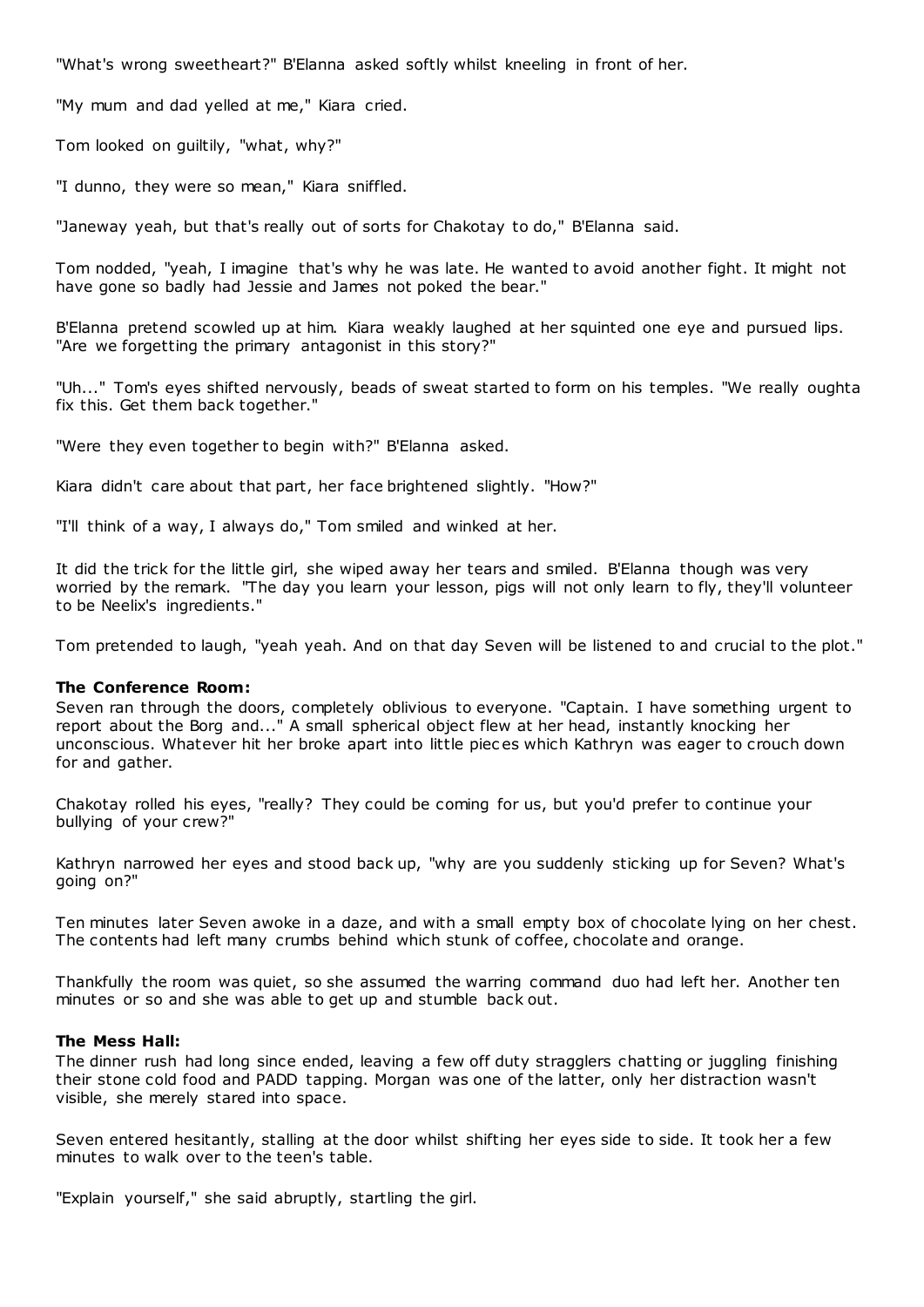"Well I... okay," Morgan grunted. "I'm sixteen, got black hair. Dunno what eye colour I have, you tell me. I'm to the point, I'll speak my mind. My hobbies include reading, food, some game called Squash, and quite recently singing and dancing. You... nah don't care."

Seven scowled down at her. "That's not what I meant. You consume that sugar irrelevancy," she pointed at Morgan's glass for emphasis.

Morgan eyed it with her face blank, eyes rolled up, "that's a tough one, gee. I think it's yesno."

"And your connection to the Borg was minimal and caused temporal disruption. Then you..." Seven continued as if she never said anything.

"Hold on," Morgan rose her voice so she was heard this time. "I'm struggling to join the dots here, did you jump to a different page? Book?"

Seven groaned, clearly frustrated. She went to sit down, looking wary as if it were a bomb. "You heard of Unimatrix Zero, correct?"

"Negative," Morgan smirked. "One sure. What's this about?"

Once again Seven hesitated as she didn't expect that answer. "Do you recall my dream the other night?"

"Uh sure, something about a guy in the woods," Morgan answered with a frown. "We're even more off track than before."

"It wasn't a dream. It was a shared cognitive state with other Borg drones, a side effect to a rare mutation," Seven said.

Morgan's eyes drifted to one side while her lips tightened. "Ookay? I still dunno how me and my drink fit in?"

"Their safe haven has been infected by this," Seven said, attempting to clasp the glass. Morgan slapped her hand away. "It's leading the Borg Queen to it with its addictive nature."

"Right, and you've assumed this is all my fault?" Morgan said in a bored voice.

"No," Seven replied genuinely. "There were two of you that disrupted the flow of the hive during your assimilation."

Morgan looked very confused, but her interest was finally piqued. "You're blaming this on James and Jessie? Neither of them mentioned a trip to a forest. It doesn't seem like their style either."

"I'm not, Unimatrix Zero has been around for a long time. And I do not believe Rex has anything to do with this," Seven said. A thoughtful expression appeared on her face, "much. I'm referring to drones losing their connection to the Queen at seemingly random intervals, the coke infestation.'

"I'm no expert but, both sound like good things to me," Morgan said.

Seven stared at her with bulging eyes, "drones do not remember their time in Zero, but they recall their love of this drink. It exposes them. People are dying."

Morgan's face fell, "you could've opened with that." Seven grunted and turned her head away. "Look, I have no idea why the Borg are so messed up. I also don't know why off duty drones are dreaming about boozing it up in the woods..."

"What was it about you both that caused so much damage? Why is a human drink substituting as water in a shared Borg Unimatrix?" Seven asked sharply, eyes drilling accusingly in the teen's direction.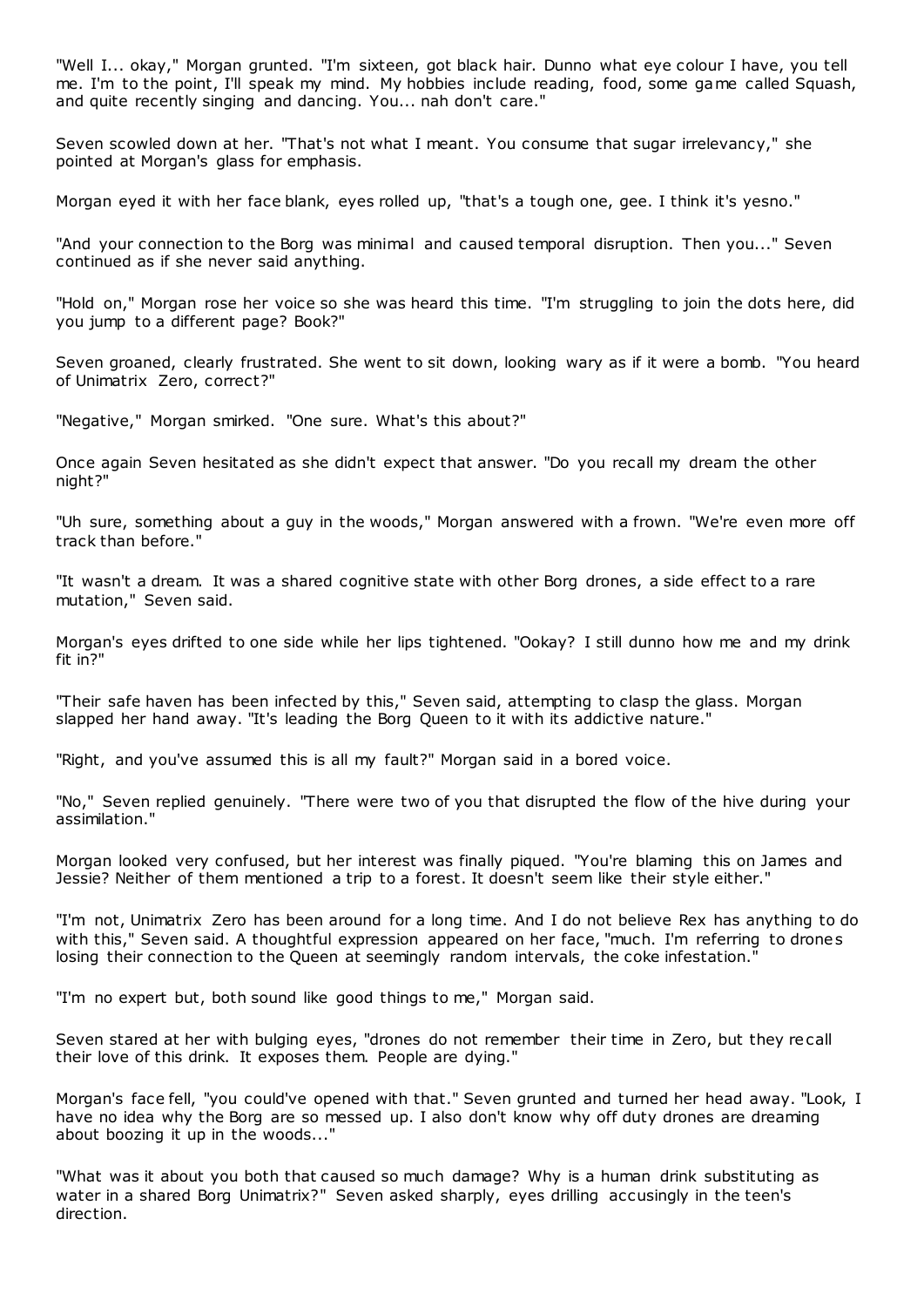"It's like I'm talking to a bumpy wall," Morgan grumbled to herself. "I haven't a clue about James since I wasn't around then. But for me, temporal anomalies and Tolg influence will have a hand in the sphere getting cut off. Also, I was two and I don't remember drinking any of this stuff until I returned to Voyager. You're barking up the wrong bush, whatever that means."

Seven nodded, "so you're suggesting I interrogate Taylor?"

Morgan's eyebrow raised, "no. You say there's a sanctuary for Borgs and the Queen's trying to get in, right? If it's been around for so long, why now?"

"I assume it became more noticeable to her when more drones were infected. That or she discovered it while attempting to repair the current problem," Seven answered. "The people there have a solution but since they cannot recall when they awake, it's up to us to help them. However your foul mother was more interested in marital strife."

"Yeah, mum doesn't care about anyone else right now," Morgan grumbled while staring down at the table. "Last two weeks I've been doing odd jobs to get rations. Kiara and I don't dare ask for any or it's scream central."

To her surprise Seven looked sympathetic . "Perhaps you should find a job suited to you. What did you call your musical endeavor, Virus?"

Morgan struggled to keep a straight face, at least until she noticed mirth in Seven's eyes as well.

"Dance on the tables for my dinner? I'm sure mum would love that. But she did say I'm 16, *old enough to get your own damn sandwiches*," she said, imitating her mother's voice. A smile spread across her face, "she said it herself. We don't need her. We can do this on our own."

Seven's eyebrow shot up, "how? To spread the nanovirus Axum designed to keep them hidden again, we'd need access to a Borg vessel."

"We might be able to think of a way round that if we pool our heads together. I should check this place out and..." Morgan replied.

"You just want to go because of the Cherry Coke infection," Seven bluntly said.

Morgan tried not to think about it so she wouldn't drool. "No, no. I have some here anyway." To prove it she went to take a sip, not realising only a drop was left. Seven saw that, as well as her sad sigh which she tried to smile over. "Well?"

"You don't have the mutation," Seven reminded her. Morgan's smile faded to disappointment. "It is not necessary for both of us to visit. I will retrieve the specifications for the virus and discuss distribution plans with the drones. You can investigate here while you learn some lyrics."

To her own disappointment Morgan's eyes sparkled mischievously. "Or... James is good at that boring rejigging computer stuff. Maybe he can figure something out, and maybe join us."

"He no longer has a cortical node. I was there when it was extracted," Seven said.

Morgan pulled a disgusted face, "you creepy weirdo," she muttered, taking Seven aback.

"It wasn't transmitting and yet receiving, I had to be there to investigate it. It wasn't damaged, it simply wasn't compatible with his brain," she said defensively. "Don't you find that fascinating, and..."

"No," Morgan replied, intentionally yawning. "But you do have a point. I should invite Tani or Jessie instead."

Seven shook her head rapidly, "that does nothing to solve the no mutation issue. I don't appreciate you joking about this. Individuals are dying."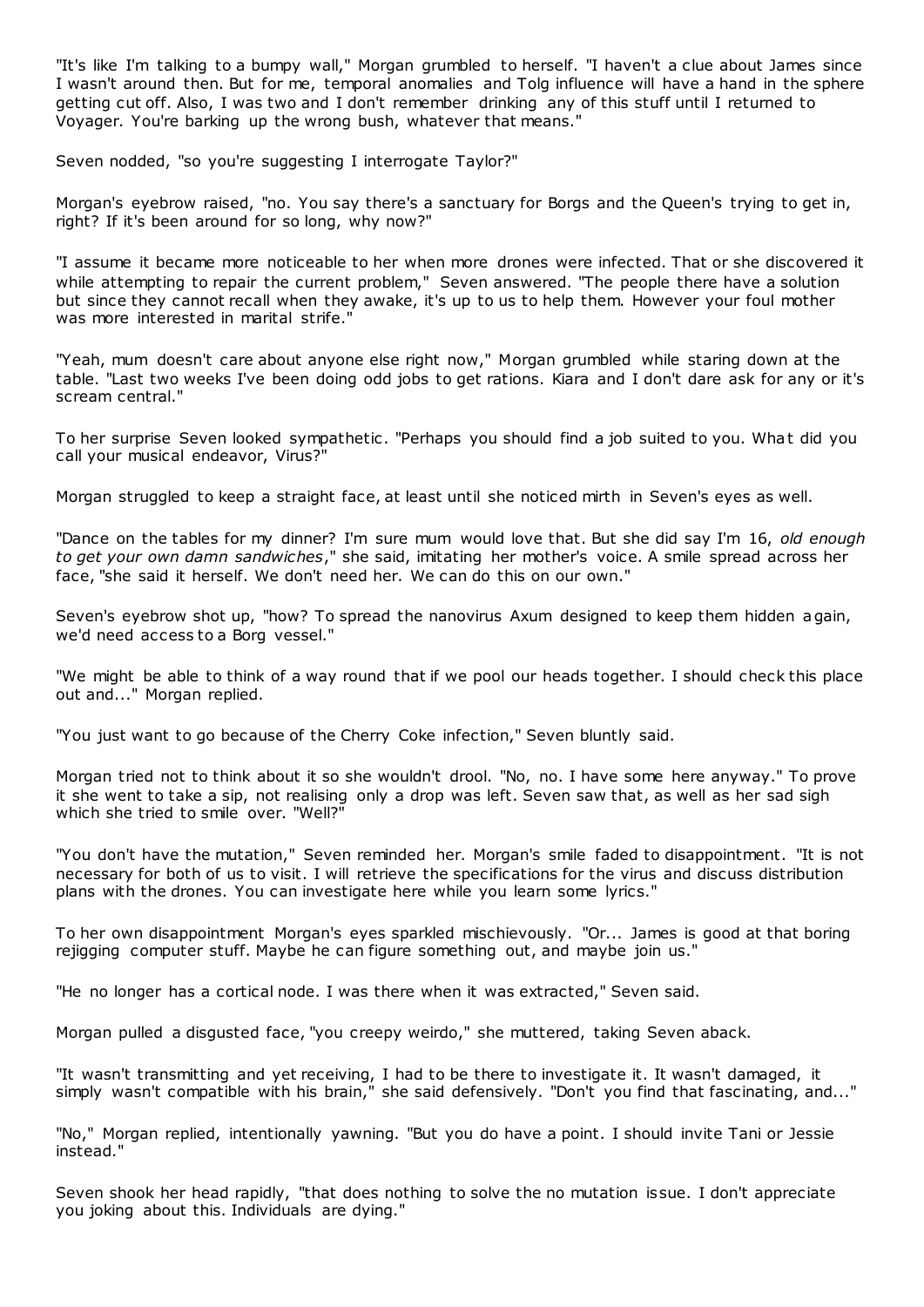Morgan tensed so much her shoulders were up by her ears. "If you're going to accuse me of being responsible for this safe haven being compromised, I'm not sitting around and doing nothing. Besides I wasn't entirely messing. We may need other Borgs to pull this off, or we may need to do this behind my mum's back, which James is good at, and I don't fancy being screamed at again."

"I agree, however for the moment we should keep our team at a minimum until we know more and have a plan," Seven suggested. Morgan nodded.

### **The Cargo Bay:**

"This will not work, and I will be the one who suffers when I'm proved correct," Seven said.

Morgan briefly glanced away from the alcove she was messing about with, "and?"

Seven internally berated herself, she should've saw that coming. "I knew I should have gone to Taylor instead."

Morgan finished switching over a few chips inside the arm panel and closed it, all while sticking out her tongue slightly and pulling a stupid face. It was gone before she turned back around to face the other ex-Borg. "You implied that he was the one who made the Queen a nutbag. We don't want you ending up like that." She scowled, "then again, too late."

"No, I implied you both had a hand in it," Seven said.

"Oh come on," Morgan groaned like she was in pain. "I wasn't even hooked up to them that long. And it was erased, so didn't even happen."

Seven's eyebrow raised so much it pointed at the ceiling, "and yet the Queen remembered you, and kidnapped you and not him."

Morgan's nose shrivelled up, mouth twisted. "Yeah well, I..." Seven smiled a little smugly, it annoyed the younger girl. "It proves my point still. It couldn't have been both of us."

The smugness lifted, but only slightly. "Indeed. However this idea is still an unacceptable risk."

"We're not going to be a mini collective. God, I can't even stand being on the same deck as you," Morgan said in disgust. Seven agreed and nodded. "My alcove will scan yours, copy the interlink frequency and activate it. Nothing to it."

"If it were that simple, the Queen will have already attempted it," Seven pointed out.

Morgan stared at the modifications she made, slowly coming to the realisation she was right. "Oh," a tired groan escaped, amusing Seven. The teen didn't see that, she focused on the screen by her fingertips which showed a few green lines scattered seemingly in a random manner from one side to another. It reminded her of her last encounter with the Queen, something else soon came to her and she brightened up. "I got it."

"I doubt it," Seven scoffed.

Morgan chose to ignore that for the moment. "The comm signals the Queen used to talk to me in my nightmares. She said they were a way of talking to me without the usual means."

"You mean via the interplexing beacon?" Seven said with growing interest.

"Yeah. I wonder if it's still in my mum's data banks," Morgan said, rushing over to the console nearby.

"Are you suggesting you could visit Unimatrix Zero by connecting to me in a similar manner? Again, wouldn't the Queen be aware of this tactic?" Seven said.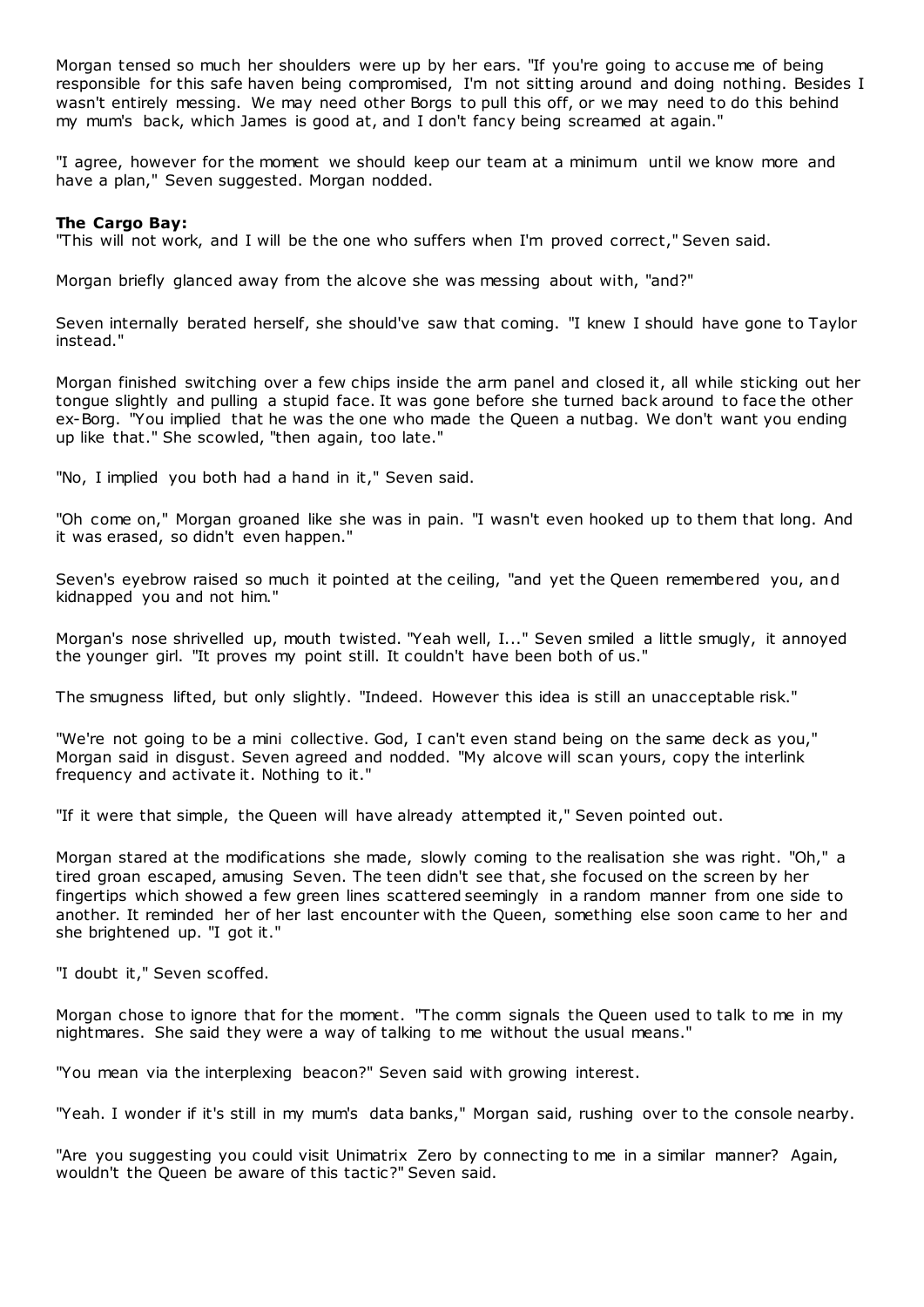Unlike the last time, Morgan wasn't discouraged. She found what she was looking for and ran over to mess about with the alcove again. "Unless the Queen fancies a dip in the Cherry Coke waterfall, I doubt it'll help her. Us though, it'll do." Once done she pat the neighbouring alcove's armrest, "hop in."

Seven sighed, "our options are limited." She reluctantly stepped up to stand in her alcove.

Morgan swivelled around to do the same, not without first scowling at her neighbour. "Don't snore!" she snapped seconds before *dozing off*. Seven looked on flummoxed before she did as well.

In the corridor directly outside the Ready Room, Tom had his ear pressed against the door while B'Elanna stood watch, quietly wondering why he was bothering since she could clearly hear them. When they heard the sound of the Bridge's door opening and finally some silence, Tom pulled himself away with a flattened, aching ear.

"B'Elanna, I've got an idea," Tom said.

"Let's hear it," B'Elanna sighed.

"Chakotay has to drop off a report at Janeway's quarters tonight at 1600. Once he's in, we can fiddle with the locking mechanisms so that Chakotay and Janeway can't get out of her quarters," Tom said.

B'Elanna stared at him blankly while she thought about what he was suggesting. She hoped he'd use that time to start stammering about it being *only a joke* but that didn't happen. "No," she said eventually.

Only then did Tom's face fell and start to stammer, "hear me out. Usually when the argument gets to its peak, one storms out or some poor schmuck gets an earful of deflection, and we're right back to step one. If no one can leave and no one can enter, they may be able to start actually talking."

"Tom, that's a great idea! Let's do it," B'Elanna smiled, opening her arms as if to hug him. He grinned and went for it, only for her to step back with a straight but stern face. "The only reason we're in this mess is because you meddled. Spiking the air, inviting people to your chat show for the sole purpose of hooking people up, the wedding finale?"

"Well, that was supposed to be for us but..." Tom said pathetically draping his hand behind his neck.

B'Elanna wasn't done, she barely let him even say that before continuing. "You'd think you would have learned your lesson after the James and Jessie spiking drinks fiasco, but no, you had to one up it and you're still not satisfied?"

Tom laughed awkwardly and started to fidget. "What fiasco, I have no idea what you're talking about."

"Tom, you have that video filed in your Projects folder with the tags revenge and hilarious. You're lucky they, I assume, don't know you're responsible or I'd be widowed by now," B'Elanna cringed. "It's really creepy, it goes beyond meddling. Promise me you won't escalate your screw up by imprisoning people, because I won't be on your side next time."

Tom huffed while looking away, "I'm trying to help them and fix my mistake. Do you think I enjoyed seeing little Kiara sobbing over her bickering parents?"

"No but you enjoy making people do things against their will, like kissing and weddings and..." B'Elanna trailed off as her eyes widened slightly, "and why am I supportive of you again? This isn't funny. You could really ruin people's lives doing this rubbish, what if the Captain and Chakotay never make up and one of them quits? What if James and Jessie's Irish *coffee* incident escalated to more than kissing and she ended up pr..."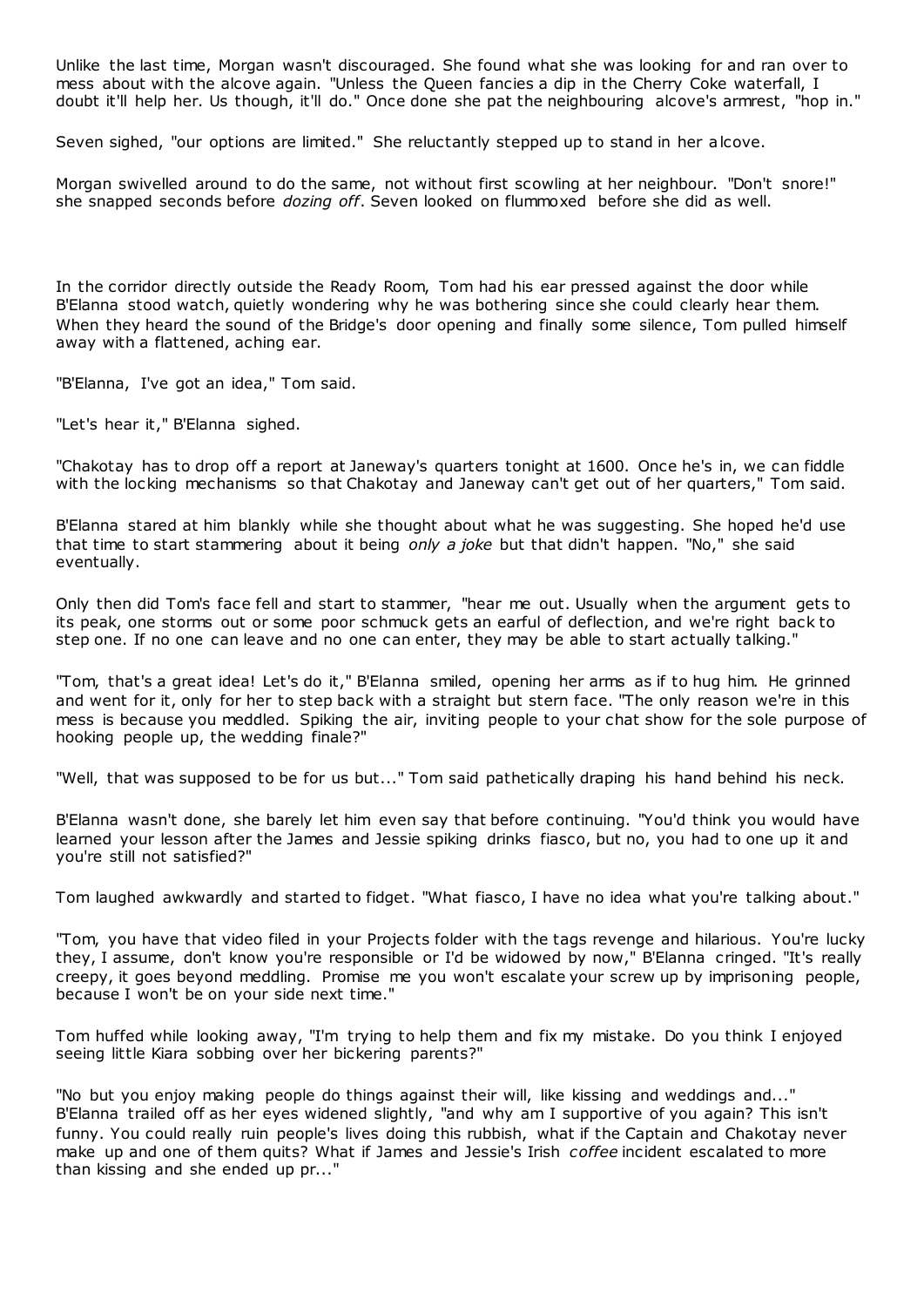Tom snorted a bit at the thought, infuriating her further. He felt like he was being burned alive by her penetrating glare, which despite being nearly a foot shorter than him, was being pointed down at his shrinking frame.

"Oh my god, I married a colossal idiot. What kind of immature little snot finds the idea of two different not couples having their consent violated hilarious, or worse actually being the cause of it?" B'Elanna snapped.

"I... okay, okay," Tom whimpered, holding his hands in a surrender pose. "Okay, I'm sorry, I'll fix this." Still B'Elanna's eyes narrowed. "Not like I said, but some other way. And just in case, you know so I don't die; your Jessie and James one was hypothetical, cos sheesh, that'll keep me up all night."

"This'll be the shortest marriage ever," B'Elanna rolled her eyes.

"That's a yes?" Tom dared to ask. A slight, clenched jaw nod was his answer but he didn't feel any relief. "Okay, so just the Jane-tay marriage then. Good. I'll get started, Tom's on the case." He hurried off down the corridor.

B'Elanna let out a long sigh. "The only idiot here is the one who married that guy, sober." She walked off in the opposite direction while re-evaluating her more recent life choices.

As soon as she clasped her eyes on the odd looking building and its various streams of glistening and fizzy brown *water*, Morgan couldn't help but head over there first, absentmindedly licking her lips. However she felt a little tug on her arm before being pulled a few steps back.

"Why can't I go in?" Morgan whined, pulling the rude arm holder forward.

Seven rolled her eyes, "this isn't what we, or rather I came back for."

Morgan pulled her arm away from Seven's grip, huffing childishly. "Fine. That first, but I'm not going without a sip."

Seven sighed in relief, she gestured for her to come with her, only then noticing the tubules on her hand were gone. Her gaze followed her sleeveless arm up to her shoulder, then down to discover her entire outfit had changed to a lavender blouse and beige trousers.

She heard a gasp, telling her Morgan had turned to face her and spotted the same thing. "What the, Seven? You look... almost... normal."

Seven smiled as her hand reached up to check her usually mechanised eyebrow to find it no longer wasn't. Then she dabbed at her loose hair around her shoulders. "Annika. That's what I'm called here," she said softly.

Morgan's jaw threatened to drop, she quickly shook it off. "I'm sorry, whaa...?"

Axum spotted them, smiled and rushed over to greet them. "Hello again. You must be Morgan," he said in a friendly manner.

"Um er... hey," Morgan stammered, still floored by the Seven makeover.

"I've heard some *interesting* things about you," Axum said, hesitantly and with some diplomacy. "Would you like a drink?"

Seven quickly stepped forward with eyes flashing, "no she can't."

"Annika's also a big dull killjoy, I see," Morgan muttered under her breath.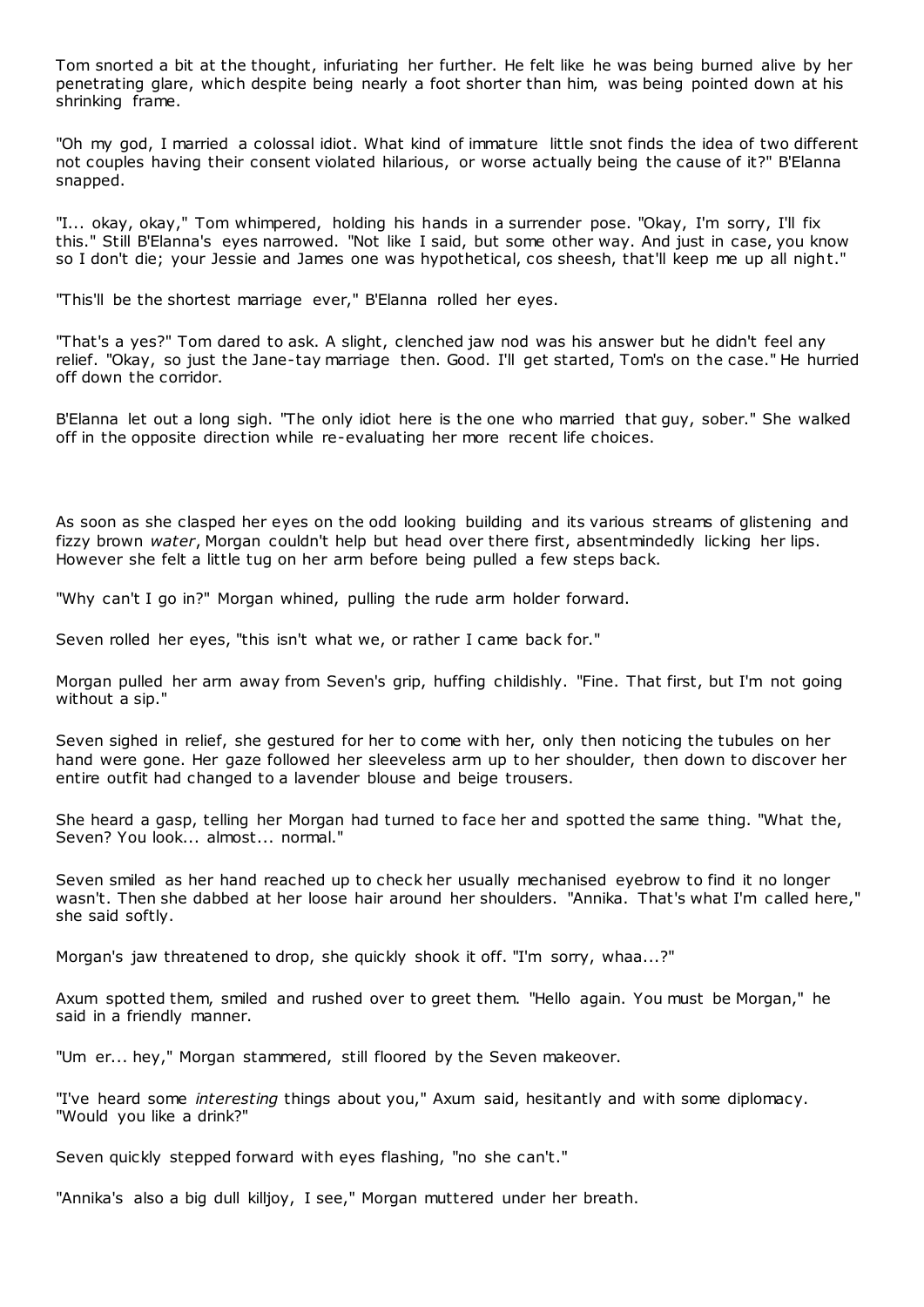Axum smiled and nodded, "she's as spirited as you told me. Come on, let's find somewhere more suitable to talk." He lead the way toward the building to Seven's disappointment, Morgan followed eagerly

## **Unimatrix One:**

Once more the entire adjunct were in perfect singular harmony, but not in the way the Queen would've liked. They all painfully grasped the side of their heads, grimacing in agony.

"I'm a single collective, we're a single collective, oh oh oh, oh oh oh," the Borg Queen sang tunelessly, all while swinging her hips side to side. Not only that but she was also swinging a severed head over her own in the same pattern.

It only thankfully stopped when she accidentally let the head slip from her hands.

The escort drone returned, looking very relieved she missed all the noise, so were the beefy looking squadron of drones following her. "My Queen. We are prepared."

The Queen nudged the head out of her path, smiling darkly. "Good. Bring them all to me," she cackled.

### **Back in Zero:**

Axum had brought his two visitors to a conference room inside the factory, where a few other habitants were waiting. Of course there was a few jugs on the table which Morgan kept helping herself to. Seven watched with clear distaste on her face.

"I fail to see the point in bringing her and this child here," a Klingon man snarled in Axum's direction.

Morgan responded unintentionally with a loud burp, to which she smiled apologetically before refilling her glass. Seven sighed and pushed it to one side. Morgan glared at her like her mother would if she did that with coffee.

"They cannot help us, not without endangering their ship. All this will do will stall the inevitable," the Klingon continued.

Axum waved dismissively in his direction, "if we do nothing Korok, we'll all die. Besides, we have a new more permanent solution."

"That's right. Your current weakness is this factory and the effect its product has on you," Seven said. Most of the room didn't like where she was going, they talked amongst themselves. Morgan grabbed her glass back. "The Queen is using it to her advantage, I suggest we use it to ours. If we change the virus so it nullifies the cortical inhibitors, everyone will retain their memories of this place."

"Wait," Morgan said, closing her mouth tightly afterwards to contain another burp. "You told me we were going in to figure out a plan. You already have one? So why did you come to me?"

Seven smiled broadly, unnerving her since she definitely wasn't used to seeing it. "The addictive nature of this beverage remains even when you awake from your regeneration c ycle. If the virus could be remembered as well, any drone here could infect the Borg with it instantly. I suggest we *spike the punch* as Paris would say."

The whole room reacted badly to it, their voices raised, all directed toward her.

Morgan groaned, slamming her hand on the table. The sound of it got their attention, but didn't shut them up until they noticed the damage she made doing so. "That's the dumbest idea I've heard in a while, and I'm from Voyager, that takes some freaking beating."

Seven wasn't put off. "Why is it *dumb*? We have no means to distribute it ourselves, Unimatrix Zero's people are not able."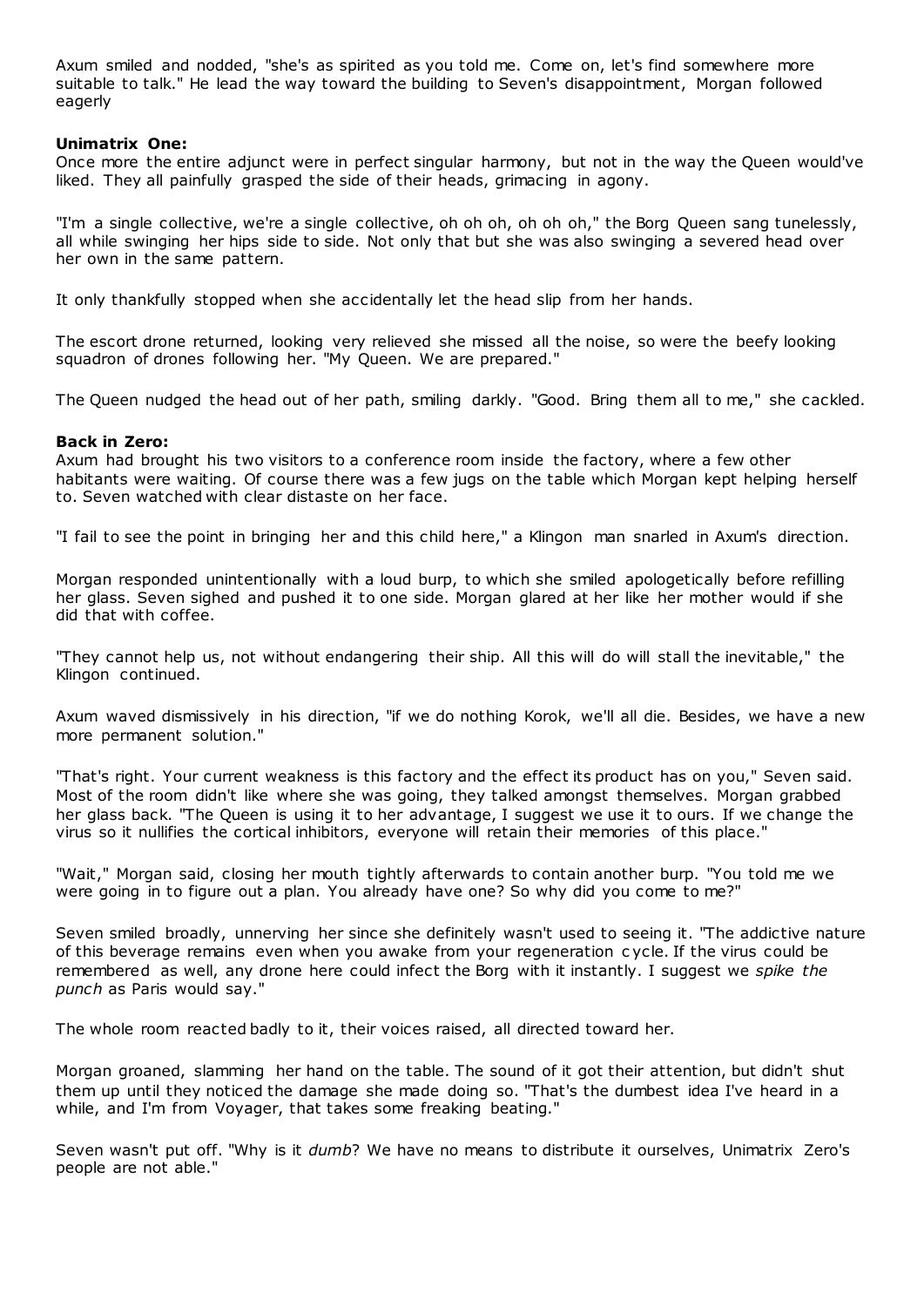"It's little more than some notes scribbled on a bit of paper," Morgan replied. "I thought we were coming in to get that information and figure out a way to use it in the real world. This is so ridiculous, I expected it to come from Tom not you."

"I don't need you to understand it. It's done already," Seven said.

Axum flinched while Morgan looked on confused, the rest of the room talked amongst themselves angrily.

"What do you mean it's done?" Morgan snapped. Seven's eyes fell toward Morgan and the glass she was holding. Morgan looked at it too, grimaced, then back up at her. "What, huh? What?"

"I knew you wouldn't be able to resist," Seven said as if that answered everything.

Morgan was even more confused by that. "I'm not Borg anymore, how does me drinking this help anyone... and what!? You were trying to stop me, I..."

"It needed time to circulate, so we were certain of its consumption. You have a personal connection to the Queen. You are her sole goal, and you said it yourself, she can talk to you anytime she wishes. We just need to get her attention and..." Seven said. The glass hurtled towards her head, she barely had time to duck. It smashed against the wall.

"You bitch, you only brought me here to poison me? And toss me over to the Queen? You haven't changed at all!" Morgan screamed.

"What choice did we have? The only other options would be to infect a central plexus with the virus, or give the virus to somebody willing to sacrifice themselves to a Borg vess..." Seven said.

Morgan marched over to glare directly in her face, something not easy for her to do considering the height difference. Even on tip toes she managed to unnerve Seven, she looked away. "What's your problem with me, Yawnika? Huh? That I'm able to act like a person and you need to hang out in fantasy land to do so?"

"This is not a personal attack on you, Morgan. If it's any consolation, we're connected and so it's inside me as well," Seven said uncomfortably.

The stare momentarily lifted as Morgan looked away with her eyes closed. Seven noted she breathed in deeply so prepared for a Janeway style anger fit by stepping backwards a few times. Only she turned her head back with a quivering jaw and a fearful glint in her eye. "Good. I'm not," Morgan's voice cracked, "going back."

Taken aback for a second, Seven afterwards nodded. "That was never my intention. If we can get the Borg Queen's attention somehow, all it would take is a subspace cha..."

Screams from outside interrupted her. Everyone in the room hurried to the door. To their surprise and horror the tranquil courtyard in front of the building was being invaded by several Borg drones.

"What the, how...?" Axum stammered fearfully.

Seven glanced at Morgan beside her, the teen shook with her fists clenched. "Perhaps they altered the commsignals like we did," Seven said.

While she spoke one unfortunate woman had been grabbed, she could only scream as the assimilation needles penetrated her neck. By the time she hit the ground her body faded away.

"Enough talk, we have to stop them," Korok growled, unsheathing a bat'leth from the back of his armour.

"Right," Morgan mumbled.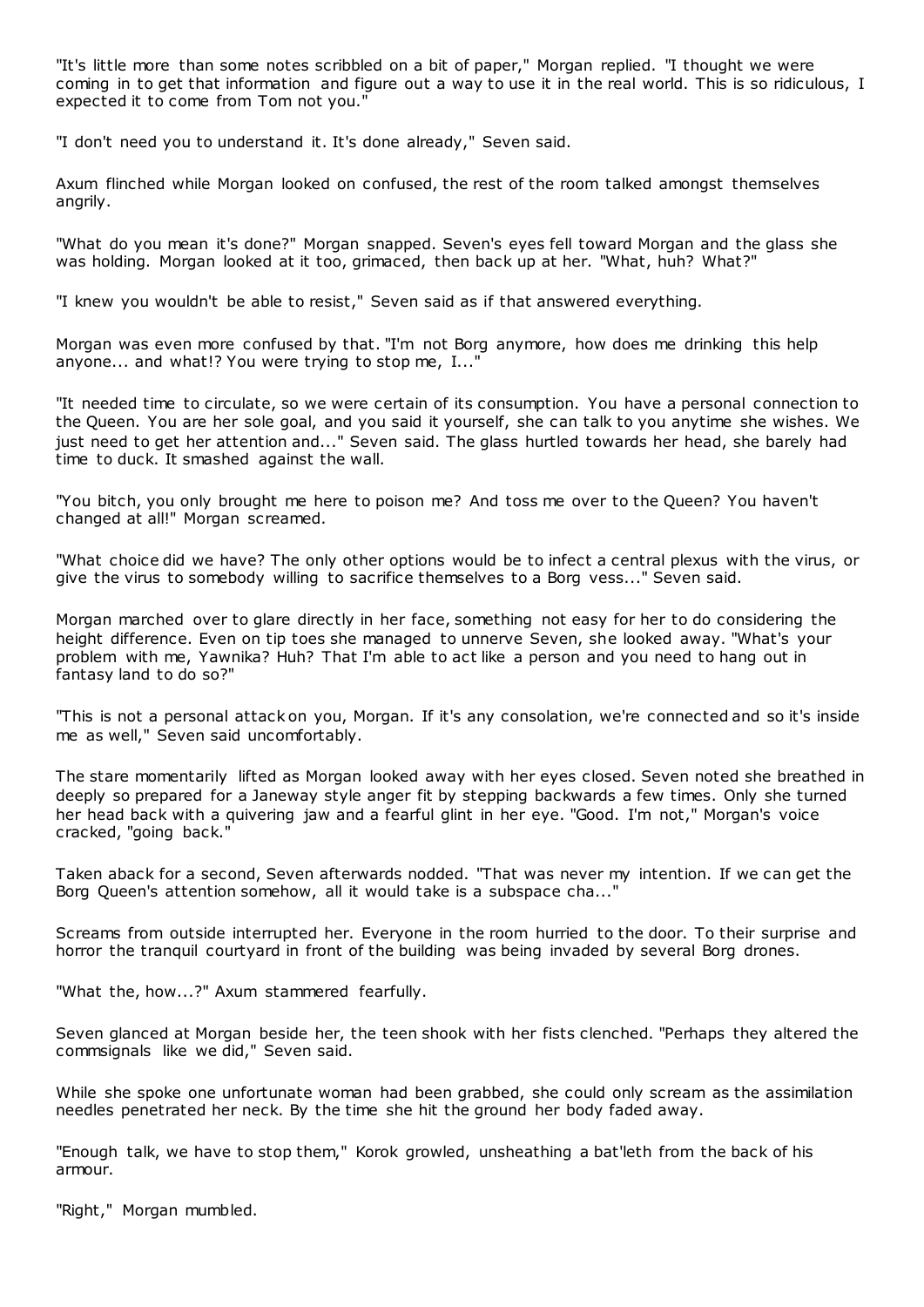To everyone but Seven's surprise she was the first to run forward. Korok followed a few seconds later, only to stall when he realised his weapon was gone.

"What!? That girl, I'll..." Korok bellowed, continuing on. Seven brandished an arm in front of him to try and stop him.

"Are you sure about this Annika? She's only a little girl," Axum said warily.

Morgan meanwhile reached the closest drone about to grab a fleeing man. Her foot slammed into the back of its lower leg, making it lose its balance and fall backwards to the floor. The bat'leth swung down into its torso. It disappeared exactly like the woman did.

Immediately sensing it, another nearby drone bounded after her. Morgan heard it before it was right on top of her, swung around and clobbered it in the face with the brutal weapon, sending it flying int o a nearby tree.

A third drone panicked at seeing both incidents and transported away seemingly on its own free will.

The Unimatrix Zero inhabitants meanwhile looked on in shock. Seven barely managed an eyebrow raise.

"My goodness. Is she really...?" Axum stammered.

Seven's eyes narrowed very slightly, "yes. She is a..."

"Janeway!" the Borg Queen hissed while glaring fiercely at a screen with Morgan's face falling upwards. It cut to static once she was out of sight.

As soon as the Cargo Bay doors started to part, Morgan launched herself through them and sped off. Seven waited for them to be more than a foot apart before she ran out to follow her.

"Don't think for one second you're getting away with this one!" Morgan barked over her shoulder. Her pace increased to a jog.

Seven did as well. "You are overreacting, misunderstanding. I would never..."

Morgan faked a laugh and briefly stopped, allowing Seven to catch up. "Right? Like you haven't tried to kill me before." Once again she was stomping away, Seven sighed and gave chase.

"Whereas you have not?" she said, her voiced tainted with venom.

"Self defense to your attempts," Morgan muttered bitterly. She groaned impatiently as she reached a turbolift door which didn't open immediately. Her finger rapidly tapped the panel on the side.

"This is the safest way to achieve our goal," Seven said. The finger tapping increased speed. "You shouldn't come to harm, though I admit it will be difficult for you. It's a small price to pay though to repair the damage you've done."

Morgan's entire torso flinched, thankfully stopping the finger from hammering the panel anymore which had become slightly cracked.

"We need to devise a plan to entice the Queen into communicating with us," Seven said as she reached to clasp the small of Morgan's arm. "In case your theatrics in Unimatrix Zero failed to do the..."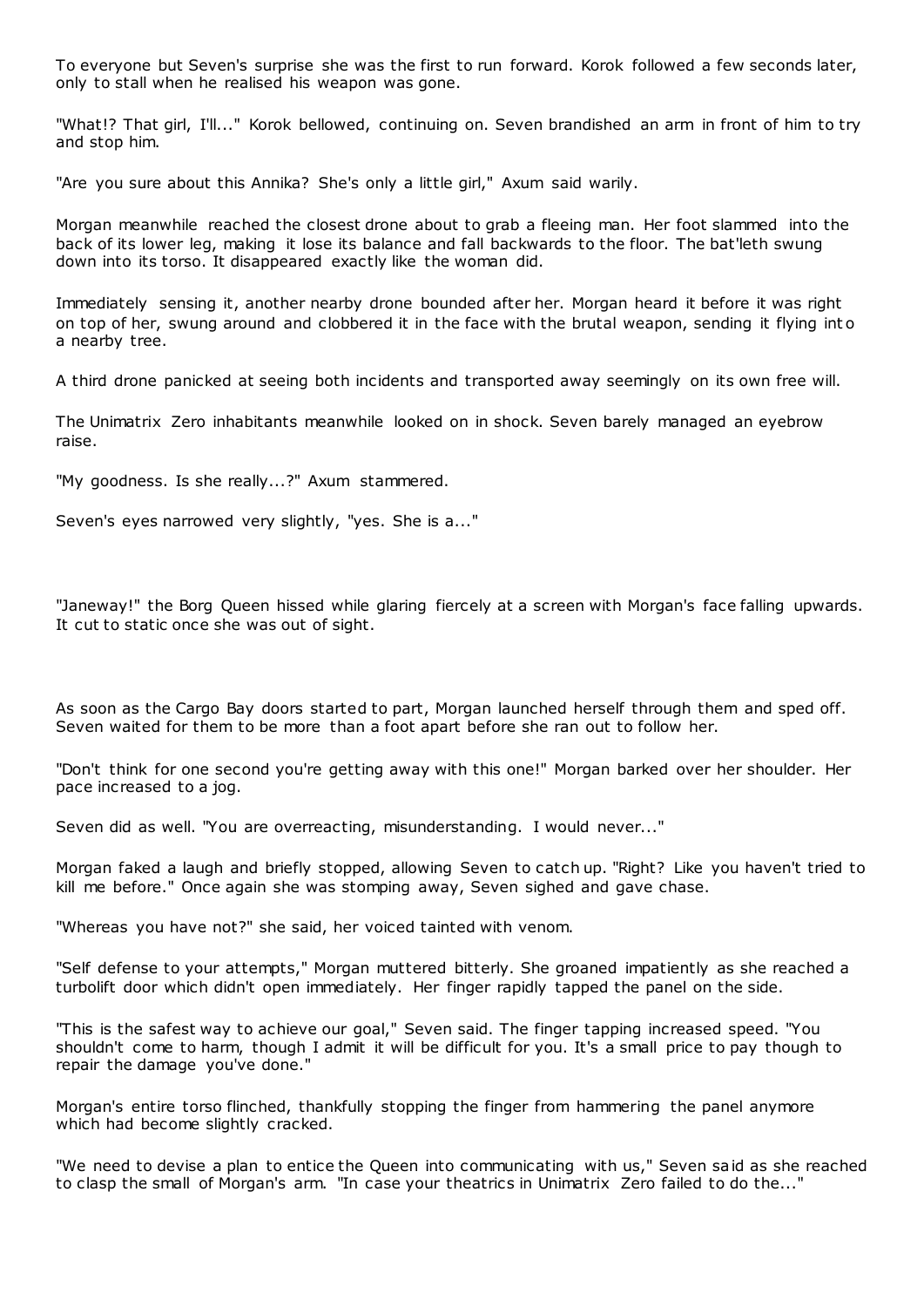"We?" Morgan laughed mockingly. She pulled her arm back and swung around on her heel to once more look the ex-drone in the eye. "I'm going to report all of this, every detail. You'd best prepare for your one way trip to the nearest sphere or cube, and prey that's the only thing my mum does."

"Yes, I'm sure your mother will listen and care about any of this," Seven said a little more flat than she usually did.

Finally the turbolift arrived and so Morgan stepped in. Seven tried to follow but the teen stretched her arms out across the frame to block her. "Oh I'm sure she'll make the exception for you. Either way, this is the last time I work with or try to help you."

"Then what? You know the Collective has no interest in reclaiming a run of the mill ex drone such as myself, so sending me as spiked bait will be for nothing. When they come, and they will since they will have seen you interfering in their affairs..." Seven said. Colour started to drain from Morgan's face. "...Who do you think will be the utmost priority?"

Morgan merely shook her head, hoping it would make her not seem as nervous. It didn't work, it only made her look meeker and childlike to Seven.

"I deducted this was the safest and most efficient method for dealing with this problem, a problem that only escalated because of your unique failures; yours and the boy's," Seven said harshly. "I assumed it would be in your best interests to solve it outside of the Borg's eye, but clearly I was wrong. You're too selfish for that."

Morgan stepped back to allow the doors to close in both their faces. Once the lift was in motion her eyes shut tightly, she tried to clear her racing mind. Being alone though made it so much more busy, a particular part of Seven's rant replayed over and over.

"What's she talking about, what unique failure?" she whispered to herself. The doors re-opened. She quickly stepped out while huffing, "I didn't fail, I didn't get a chance to do anything, she toyed with me and..." Two crewmembers walked by her, briefly glancing in her direction. It reminded her of another part. "What boy? That Ax guy, can't be."

The raised familiar voices of her parents brought her out of her head, stopping her cold. She looked around, expecting to be near a door, but had to look back behind her as she had walked past it. With another groan Morgan turned around, fists clenching in a vain hope to steel herself for what she was going to walk into, then made her way toward the door.

To her shock the doors to her mum's quarters didn't open, she instead walked face first into a forcefield in front of them. "What the...? What's going on?"

"You did what?" Harry asked, his eyes much much wider than usual.

"I locked them in Janeway's quarters," Tom replied proudly.

Harry's eyes were starting to water, he forcefully blinked them. He had no idea why he was shocked, what he heard wasn't the worst thing Tom had ever done. "Oh great. By the end of the day, one of them is going to be dead."

"No they won't. Trust me, Harry," Tom said.

"I've heard that line before," Harry muttered.

"I wonder where the Captain and the Commander are. They are ten minutes late," they overheard Tuvok say from the command chairs.

Jessie glanced over her shoulder to point a raised eyebrow in his direction. "Really? I thought you were supposed to be all logical."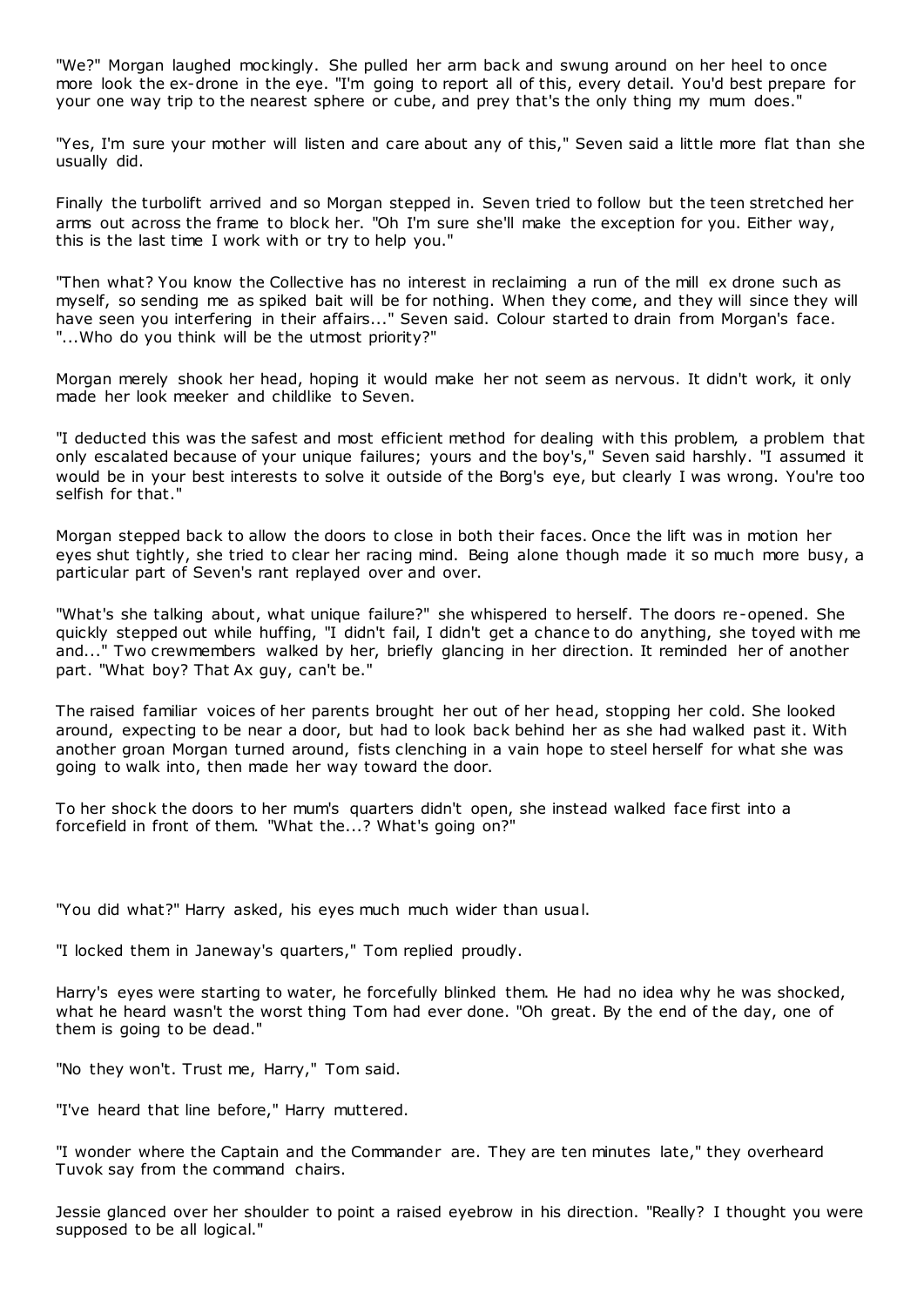Tuvok's left eyebrow flickered upwards, "I did not enquire as to what they were doing. Usually at this time of the day we can hear them. Since we cannot, it is a matter to be concerned about."

Tom snorted very quietly. Harry heard it and passed him a bored, almost annoyed stare.

"Oh I wouldn't, those two would get into it in a nursery. They have no shame," Tom said.

"Well, you would know something about that," Jessie said flippantly, turning her head back to her station.

Tom nodded, then got it and frowned. "Hey, I'll have you know I can have shame. I care, I tell the truth and I help. It's just not always appreciated."

This time Harry snorted, but a lot louder than Tom did, then laughed not so quietly. "Oh yeah, tell that to Mister and Mrs Captain Janeway. I could do with another pip," Harry smirked.

Tom smiled broadly, "you know what, I will. I'll show you. I have everything under control." He paused, nervously anticipating something to happen to prove him wrong. After a few minutes all he got were Harry's judgmental head shake and look away. Satisfied the helmsman smiled.

The turbolift doors beside Tactical opened. "All right, which one of you wise guys sealed up my mum's quarters?" Morgan bellowed before she had finished stomping out of it.

Harry bit his lip, his shoulders shook. Meanwhile Tom looked more than a little horrified, he seemed like he was one slap away from wetting himself.

"Elaborate?" Tuvok said, turning his head to look up at her.

"Some prat's put up a forcefield outside mum's door. Mum and dad are still in there," Morgan snapped in response.

"I doubt anybody with any sense would have the guts to mess with her right now, it's like suicide. What a *shame*ful thing to do," Harry said, directing a side eye toward an extremely sweaty and pale Tom.

"Who did it?" Morgan yelled.

Jessie scoffed and shook her head. "I know who my money's on."

Morgan glanced in her direction, her eyes flew wide open before being re-directed towards Tom's back. "You?"

"My god Jessie, how could you do something so, bad," Tom squeaked. Footsteps approached, slowly. He felt chills on the back of his neck. "Oh, fancy implic ating best mate Jamesy in this, such betrayal."

Morgan stopped directly behind him, glaring whilst trembling. He instinctively ducked down as if expecting an ear grab or a slap, neither of which happened to everyone on the bridge's disappointment.

"What's your bloody problem, you big creep?" Morgan spat at him.

Tom winced and quickly scrambled back up straight, using Opps as a crutch. "Me? No problem. Thanks for asking, and you?"

Harry groaned tiredly. He decided to get out of firing range, so walked around the pair to instead man Tactical.

Morgan put on a fake smile, "oh I dunno, there's this pathetic no lifer around who has locked me up in the Holodeck to get me to date someone, spiked my oxygen so I'd embarrass myself on his show, gotten my parents to drunkenly marry and now locked them up in mum's quarters so my three year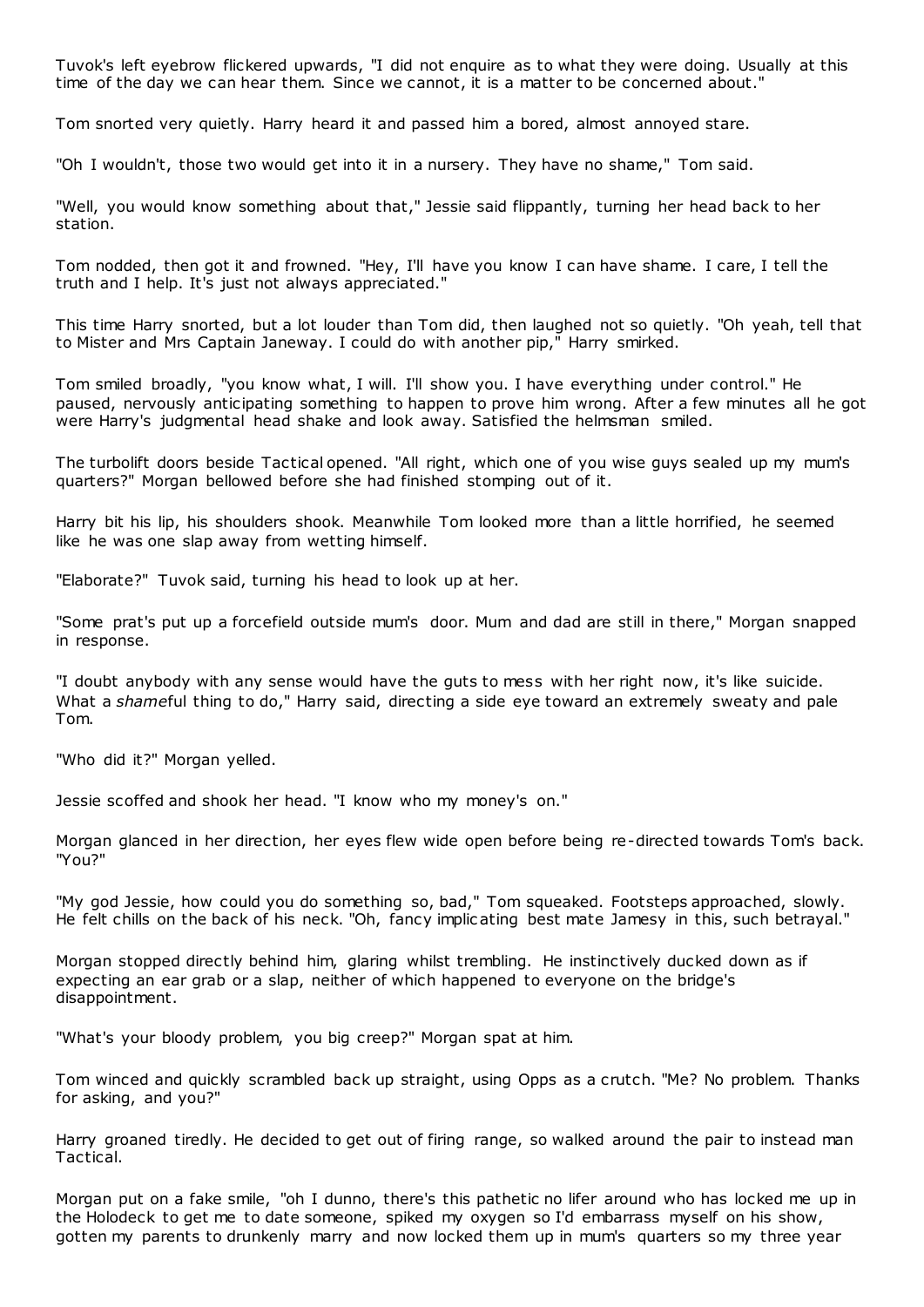old sister has nowhere to live, or she's stuck in there with our shouting parents. Other than that, dandy."

Tom laughed very nervously, sweat dribbled down both cheeks from his forehead. "To which most of those he served time for and is a new man. That last one, you should talk to Security."

"Maybe I will," Morgan said with her eyes flashing. To his relief she turned around as if to walk back away. It was short lived, before she walked off she raised her foot and aimed it for one of his own. Everyone winced when they heard the crunch, followed by his painful wailing. Morgan then stomped back to the turbolift she came in from.

### **Meanwhile in Unimatrix One:**

"Send more in, and crush those little worms!" the Queen cackled towards a group of drones.

They stepped into the alcoves lining the nearby wall. They looked normal until they were activated. Instead of the usual green strobing lights, what looked like brown fluid flowed through everything. The drones' mouths twitched, gradually turning into goofy looking smiles. Their closed eyes rapidly moved around.

"Now that they're hyper, they will care less and be far more ruthless," the Queen sinisterly said before laughing like a typical villain once more.

#### **Unimatrix Zero:**

Seven appeared outside the factory, she couldn't believe her eyes. Hundreds of drones were giggling like hyper kids as they were chasing innocent residents.

"Cherry Coke can be a dangerous thing," Seven groaned.

Axum ran up to her. "Annika it's terrible. The Queen must be feeding her own supply to her entire Unimatrix. Drones are quicker and unpredictable. Hirogen hunters are moving through the forest, targeting them, but we're losing people every hour!"

"The trap is set, she'll take the bait," Seven said.

Axum shook his head fearfully. "How can you be so sure? If that girl was the one who caused the connection glitch, then the Queen wouldn't be so quick to target her again."

"She wasn't," Seven said.

"What?" Axum stammered.

"Morgan, or rather Kiara Janeway's assimilation never happened. It was erased from the timeline," Seven replied hesitantly. She looked down, "the Queen's interest in her is personal."

Axum looked very confused, "but, you implied that the cause of the glitch was the w eapon the Queen is after. If it's not her then why did you bring her here?"

"I didn't lie to you," Seven said, dipping her head with a guilty frown. "She was not the cause, but she could be. The Queen may or may not know this, it's irrelevant. Her personal vendetta with my Captain, Morgan's mother, will be what lures her in."

"I... I see," Axum said, his wavering voice betrayed him though. "Then how do you know what the actual cause was, if it was not this Morgan girl?"

Drones spotted them both, laughed high pitched and started to pursue. The pair ran off into the woods quickly.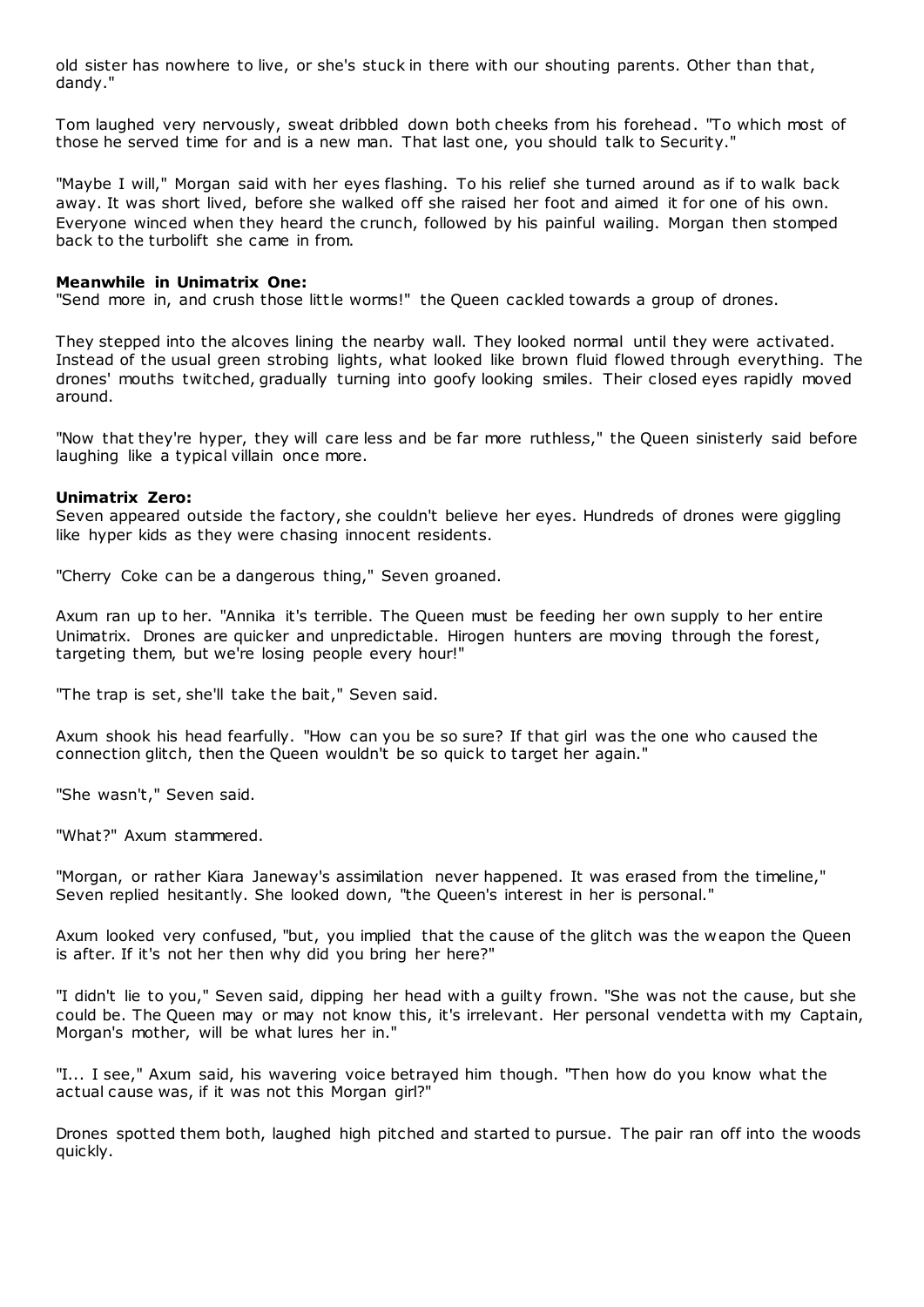Morgan stood with her arms folded opposite her door, impatiently tapping her foot, quietly grumbling to herself.

James crouched down in front of an exposed wall panel with a tricorder in his left hand, while the right poked around with the wiring. The piece of metal that shielded it lay discarded with a few dents, behind him.

"So, did it work?" he asked with a small smile.

Morgan exhaled huffily, "no, it only made me madder." As if it would prove her point, she gave the bit of metal a little kick. It bounced a few metres down the corridor.

James looked over his shoulder just in time to see it stop, then he glanced up at the girl who did it. "Have you tried doing that to Tom?"

"Hmm," Morgan lightly smiled at the thought of it. Then she shrugged and sulked, "dunno if he'd bounce. It's too tight in here, so."

"He might, try to get him in the Cargo Bay or something," James laughed as he re-focused on the wall panel. A few wires were switched around, some buttons were pressed. He sighed and looked down at the tricorder, making Morgan even more impatient than before.

"What? Don't tell me you can't do it? Aren't you the master hacker?" she asked.

James didn't answer right away, he merely reached in to grab a handful of wires. To her shock he pulled them out and chucked them over his shoulder. She stared slack jawed as he shuffled closer to it and focused on the computer panel. "That's better," he said.

Morgan's wider eyes drifted up at the ceiling as she mumbled incoherently to herself. She shook it off and focused on him once more. "What was that, you do know what you're doing right?"

"Oh nothing, just typical Tom bull. A few electric shock traps here, a lot of redundant wires made to look complicated there," James replied, shaking his head. He finished tapping the console only for it to negatively bleep at him, making him frown. "Huh, that's new."

"What?" Morgan said, looking pained.

James shrugged and looked up at her. He noticed her expression and smiled to reassure her, "it might take a little longer but I can still do it. He's put in a fail safe which'll put up a stronger forcefield once disabled. Shouldn't be too long."

"Fine," Morgan sighed. The shouting in the next room flared up again, making her wince.

"I'm sorry," James said, quickly tapping in a few commands before turning back to her. Morgan frowned for what he said and that, until she noticed the console was running some sort of debug program. "They shouldn't be putting you through this. Whatever's going on between them, it's not your fault and if they must fight, they should leave you both out of it. It's not fair."

"Yeah," Morgan mouthed. She went to sit down and lean against the opposite wall to the one he was working on. "Did you, I mean... do you remember what happened when you were assimilated?" It was James' turn to frown. "It's, you told me about it briefly."

James briefly glanced at the console to check if it needed any input from him. It didn't so he turned himself around to focus on the girl sitting across from him. "There's not much to tell. They chased our shuttle, boarded us. Jessie tried to get our shields back, I tried to hold them off. Then..." he pointed to his throat with two fingers.

Morgan laughed weakly, "that was dumb of you."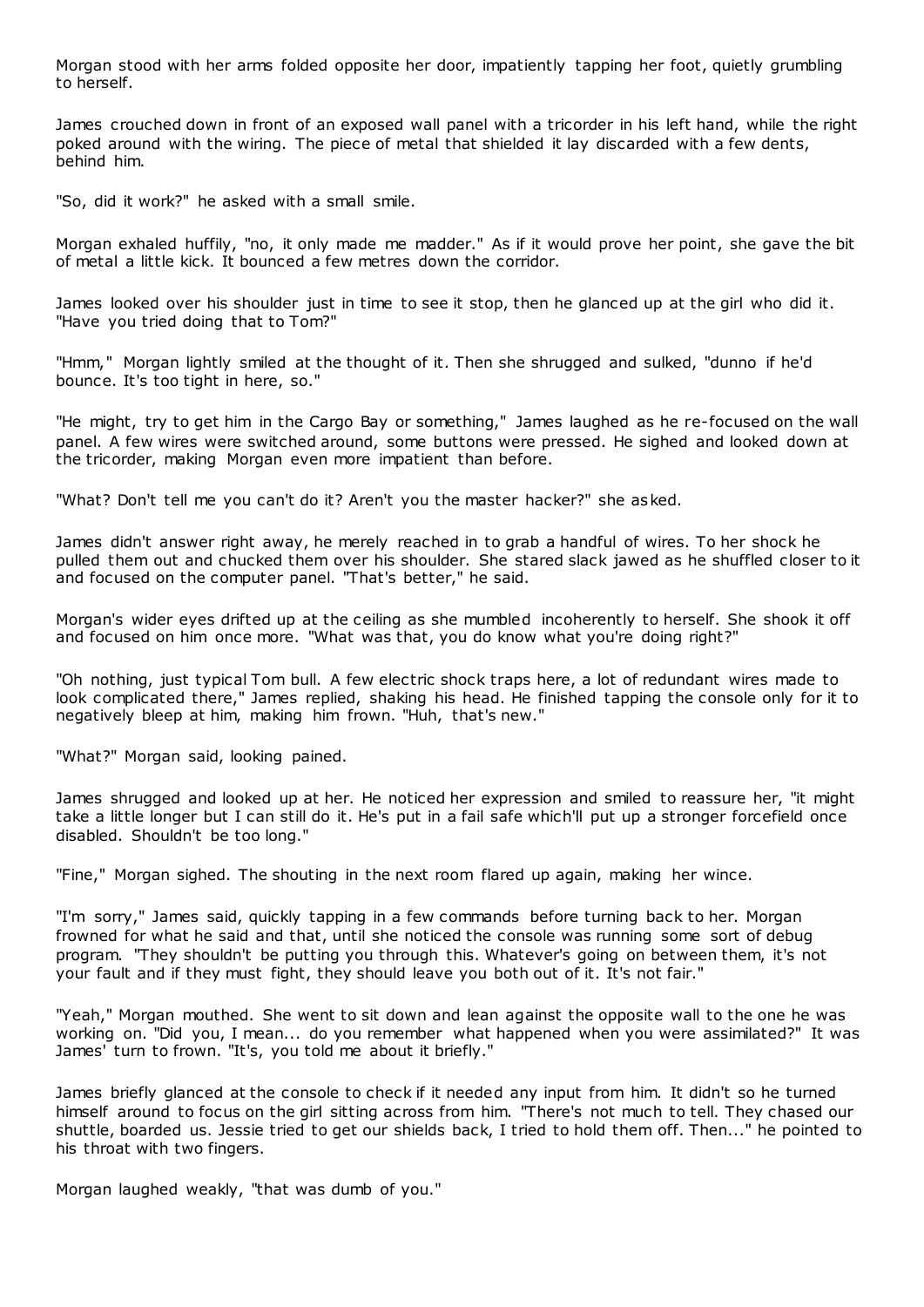James smiled and laughed as well, "that's me. All I remember after that is the voices. I'd heard the Borg were all one voice, but these were jumbled. People were screaming, crying, shouting. You couldn't make any of them out. I must've passed out or something cos the next thing I remember was waking up in Sickbay. Apparently every Borg in the area were disconnected from the Queen, but still hearing each other. They couldn't control their ship, the voices drove them crazy."

"I see," Morgan said, glancing down at her feet. "So you don't know why that happened?"

"No, we never figured it out," James replied. "Is that how it went down for you?"

"I'm not sure, I guess," Morgan replied, stuttering. James instantly felt bad because of it, unlike him she was a child when it happened to her. She noticed him shaking his head and mumbling about being an idiot. "No, no. I asked, it's okay."

It didn't make him feel any better though. "Why did you?" he asked carefully.

Seven's words replayed in Morgan's head. She tried to shake it off but doing so made it easier to overhear the words her parents were screaming at one another. "I... Seven, she thinks it's my fault the Borg are in the state they are."

James scoffed and rolled his eyes. "Don't listen to her, she likes to get in your head, make you doubt yourself. It makes her feel more relevant. If anyone's to blame it's me, and besides, I don't see how the Borg's connection issues are a bad thing."

"Yeah I guess." Morgan faked a smile, but he saw right through it and looked worried. She climbed back to her feet, her gaze fixed on the forcefield blocking her quarters. "Will you call me when you're in?"

"Sure," James nodded.

Morgan smiled genuinely but weakly, "thanks."

James' worry grew as she ran off as if her life depended on it. Once gone he glanced toward the door. After double checking the debug program was still running, he got up and walked off down the corridor, only to return a few minutes later with a cup of coffee he intentionally wafted near the door before sitting back down.

"What's that smell, hnnnngh," Kathryn's voice drooled.

"Oh my god, of course that's more important to you than..." Chakotay's voice groaned.

James shook his head and tapped on a different part of the wall panel.

"Coffee black," Kathryn's voice barked.

James quickly pressed his ear against the wall a tad further down in time to hear the computer's response; *"there is no such item in the replicator database."*

The resulting gasp and tantrum kept him entertained until the debug program was finished.

The Cargo Bay doors opened. Morgan didn't wait again, she turned sideways and slid through the small growing gap. She approached the alcoves in a hurry until she spotted Seven standing in one, snoozing away with shifting eyes and drool in the corner of her mouth.

"Great," Morgan said, veering off to the console close by instead. She quickly keyed something in before rushing to the neighbouring alcove. "Computer start regeneration cycle but only for twenty minutes," she told it once stepping into it.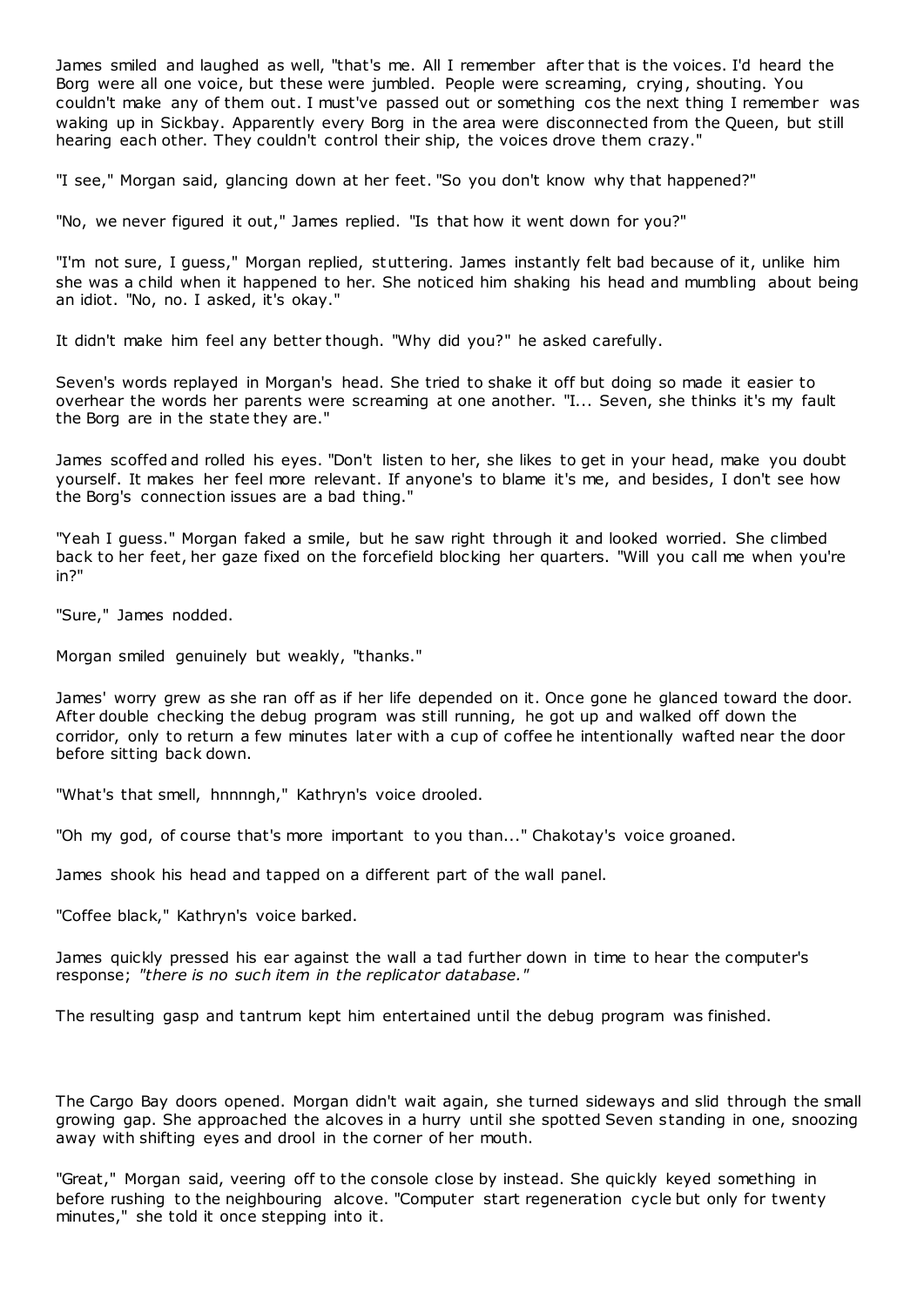The computer acknowledged. So she spun around to start it off, only to find someone standing in front of her, leering. The shock had her scrambling backwards.

"What, what are you doing here?" she stuttered.

The Borg Queen smiled darkly at her. "Morgan," she purred. "How is my favourite daughter?"

Morgan tried to collect herself, thinking over and over it wasn't real, it must be a dream. "This again. I'm not your daughter. What do you want?"

"I heard you and the other one paid some of my wayward children a visit," the Queen said.

"I haven't a clue what you're talking about," Morgan said.

The Queen's eyes hardened, "you know exactly what I mean. Don't you think you and your *friend* have caused enough damage already?"

Morgan had to laugh despite everything, "Seven's not my friend."

To her surprise the Borg Queen smiled at her reaction. "That's my mistake, I did mention her before. I am of course referring to the other unique specimen in your crew."

"What, I don't..." Morgan mumbled, glancing away.

The Queen reached out to grasp her chin, forcing her to face her. Morgan instantly pulled back but it did the job the Queen wanted. "You do know. A male, like you. You'll both be added to our distinctiveness, your *talents* will bring us perfection," her voice turned into a cold whisper.

It gave Morgan goosebumps, she shivered. "You're wrong," she tried to say calmly but it came out as a squeak. "There's only me. Everything that happened was caused by t he temporal anomalies that formed after my assimilation, or technically before if you'd prefer. His was only badly timed, a coincidence. He's just a smartass hacker, nothing special."

"Such a noble girl," the Queen said proudly. "But also foolish. Stay out of Borg business, submit yourself to me and I'll consider letting him and Voyager continue unharmed."

Morgan flinched, she shook her head. "Wrong again. I'm not stupid. You know you can't assimilate me or you would have the last time. I also know nothing about your wayward children, so I'm useless to you. You're wasting your time."

An eery mist surrounded the Queen, almost obscuring her. The Queen did not seem to notice it. Morgan hadn't noticed either until she finished talking, she looked around the room to find it the same. When she looked straight ahead again the Queen had vanished completely.

The mist cleared slightly allowing her to see a shadowed figure approach. She knew it wasn't the Borg Queen, the feeling she got from her was gentle. And yet she felt a great power emanating from it. The stranger stopped in front of her in the same spot the Queen did, as if waiting for the mist to clear.

When it did Morgan could see her features; a blonde woman with a soft, kind face.

"This is weird, what's happening?" Morgan asked.

"I'm sorry if I scared you, but I had to break the link before the Borg pinpointed Voyager's location," the woman said gently. "I'm merely stalling the inevitable though."

Morgan stepped down from the alcove, more curious than anything else. "You're not Borg, and you know of Voyager. How are you doing this, who are you?"

"I understand you have many questions, however we don't have much time here. Voyager is in great danger, you're going to need some help," the woman said.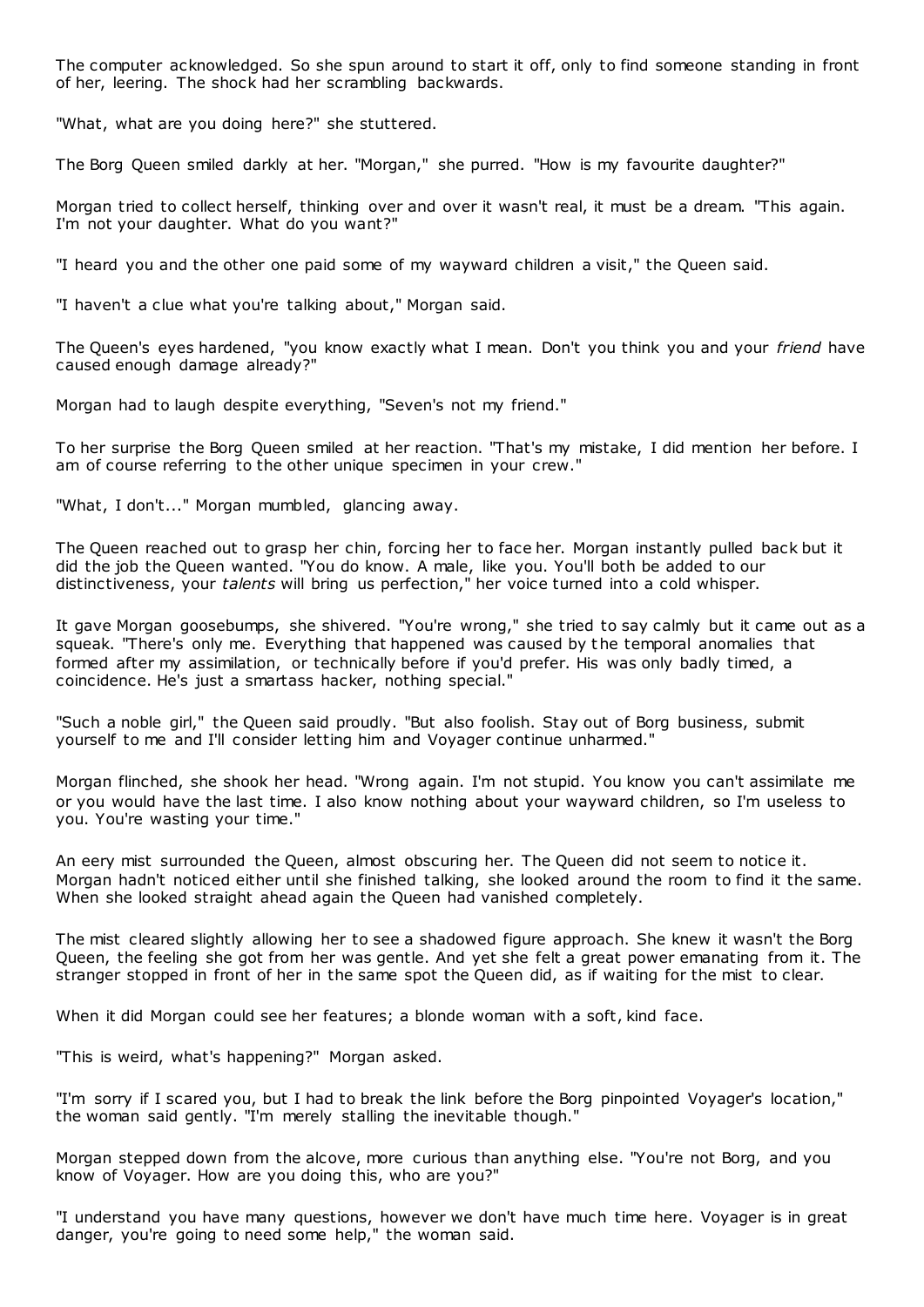"The Borg are looking for us, and I...?" Morgan stammered. Her eyes narrowed, "how do you know this?"

The woman smiled warmly, "you have an advantage over them, something precious the Queen is eager to control. The chaos to her order. No matter how much she tries, she'll never be able to take it. However the way it is now, it is nothing but a stall. You're going to need a push forward to be able to wield it against her."

Morgan's narrowed eyes grew into a full frown. "Do you mean Unimatrix Zero?" The woman's head barely moved, it looked like a shake but she wasn't sure since it was so light. "But, I don't want to be some pawn, I'm not a weapon to be wielded."

The woman closed her eyes and nodded her head once. "I know that more than you think. I can help, you don't have to lose a thing." She held her hand out toward her, "it's your choice."

Morgan shakily held out her own, at the last second she hesitated.

Axum lead the way down a hill towards some rocks. He grasped Seven's shoulders gently to pull her down to a sitting position in front of them, obscuring them from the drones view.

The drones eventually tottered off, still laughing.

Seven looked at the arm still on her shoulders, Axum noticed and brought it back awkwardly.

"That was familiar as well," Seven said.

Axum rubbed the back of his neck while pulling a few awkward faces. "Yes erm it might, may be. Er... I don't suppose this is this a good time to tell you that we were in involved?"

Seven clambered to her feet with outrage all over her face. "No, no it is not. Why didn't you tell me before, or later for that matter?"

"You'd forgotten. It wasn't my place," Axum answered.

Seven's face softened a little. "I see. I would have preferred to have known about it, but I appreciate you not attempting to force the matter."

Axum smiled and gazed into her eyes, "I would never do anything to make you uncomfortable, Annika."

Inside her, hearing the name flipped a switch back on her mind. Seven's face straightened, eyes hardened. "I should return to Voyager."

Axum sensed the change, he looked on worried as he hurriedly stood up as well. She meanwhile headed back up the hill. "Please wait, Annika."

Seven stopped and looked over her shoulder. "My name is Seven of Nine."

Axum's face fell. "Outside yes, but inside you and I both know who you really are." Seven refused to listen, she turned her back on him. "Wait!" he stuttered, arm stretched out for her.

"What, I must leave," Seven said harshly.

"I just, let's make out before you go," Axum said.

Seven once again turned her back on him. Closing her eyes firmly took her away from the forest and back to the Cargo Bay. She stepped out in a hurry, gunning for the door. Halfway there she noticed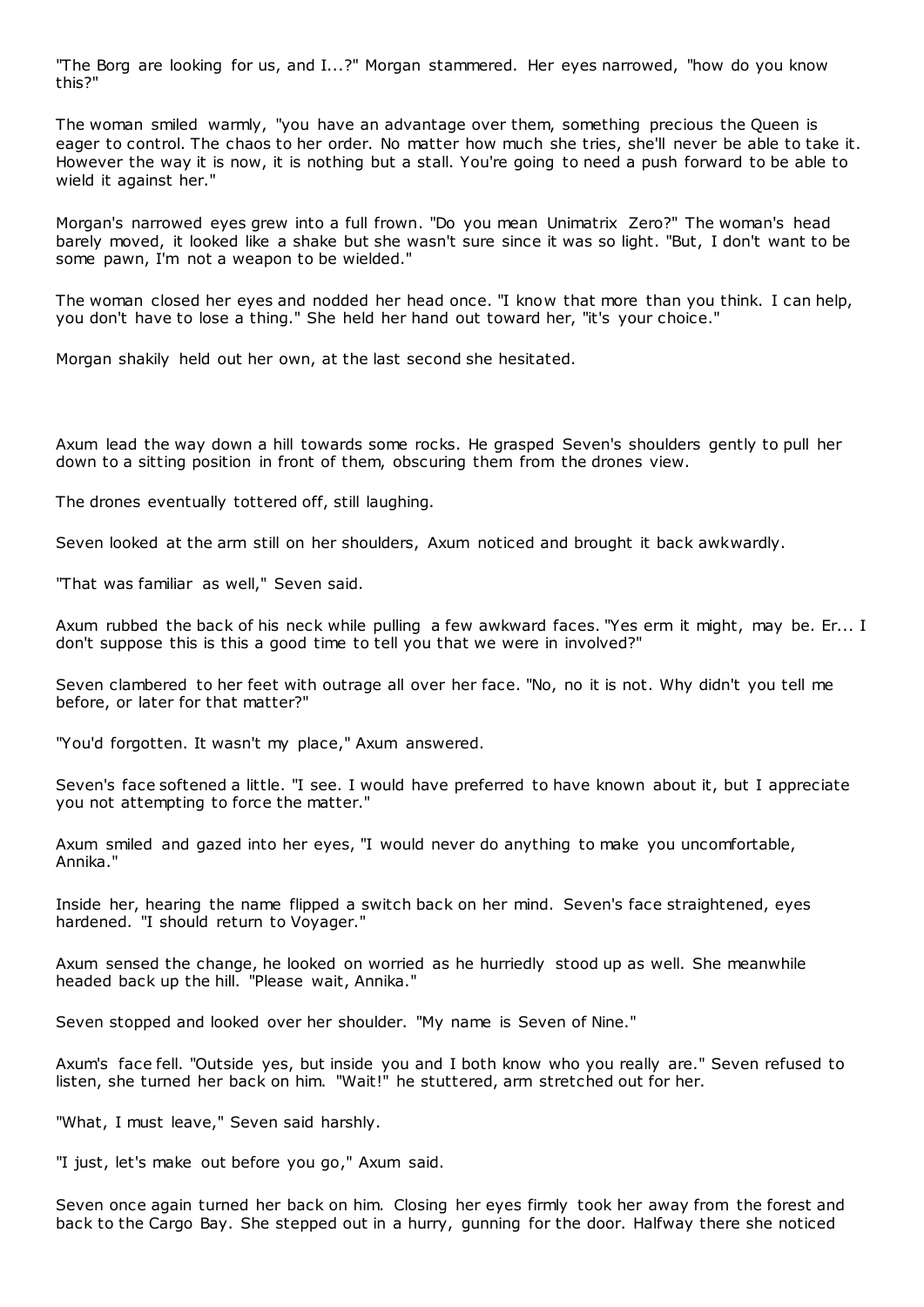something amiss in the corner of her left eye. So she swung around, instantly spotting Morgan slumped on the floor in front of her own alcove.

*"Please enter alcove to begin stated registration cycle,"* the computer said.

"What?" Seven frowned, eyebrow raised. She crouched down to roll the girl carefully onto her back. "You didn't? You wouldn't." Her hand went to check her pulse, but the ship rocked violently, knocking her backwards.

*"Bridge to all hands, report to battlestations. Repeat; all hands to battlestations."*

## **The Bridge:**

Tom tried to peel his eyes away from the viewscreen showing an approaching Borg Cube firing white weapons directly at them. He also attempted to swallow the stubborn lump in his throat. Neither happened. He could fly the ship blindfolded, a talent he wished he didn't have at that moment.

"Lieutenant, phasers. Rotating frequency," Tuvok ordered a new arrival to the Bridge and Tactical.

Craig took one look at the viewscreen, squeaked and unlike Tom buried his head in the station, never to look up again. "No damage to the Borg. Every hit seems to drain our shields by ten percent, we're currently at forty."

"Commander, they're attempting to lock a tractor beam," Harry reported anxiously.

"Mr Paris, bring us out of warp, then evasive maneuvers beta pattern five, keep us out of range of that beam," Tuvok ordered. "Re-modulate shield frequencies Mr Anderson."

The ship continued to rumble, making it harder for Craig to keep up. "I'm trying, they're still managing to land..." A particularly vicious tremor nearly sent him barrelling over the top of Tactical. While he was recovering they were hit by another. "Twenty percent."

"Are you even trying to evade them, or are you too busy setting up the cameras for your new show *Drunk Borg Lol: Live*?" Jessie hissed towards the helm.

Tom firmly ground his teeth, "oh boy, another classic from does nothing Jessie. I can't wait for more of her expert on everything advice."

"Ensign, concentrate your efforts on your piloting," Tuvok scolded.

Tom couldn't help but roll his eyes, all while secretly feeling relieved since the banter was a distraction from their predicament. That was until another tremor made him lose his finger placement on the console for a second.

"Bring us around, Anderson fire a spread of phasers and torpedoes while he does. Then take us to maximum warp," Tuvok ordered.

"I dunno," Tom said warily, "weapons fire cover isn't going to trick the all seeing eye of the Borg, even with their current issues." He followed the order anyway.

Everyone felt the ship turn sharply, while the viewscreen finally lost its shot of the Borg ship firing. Craig meanwhile frantically tapped at Tactical, hoping it would be enough.

As soon as Voyager finished its turn, the blank viewscreen was soon overwhelmed by a close up view of another cube.

"Oh... sh..." Tom stuttered, quickly hammering in a new course.

One last tremor left everyone feeling a sense of dread. The cube on the viewscreen fired a beam straight at them.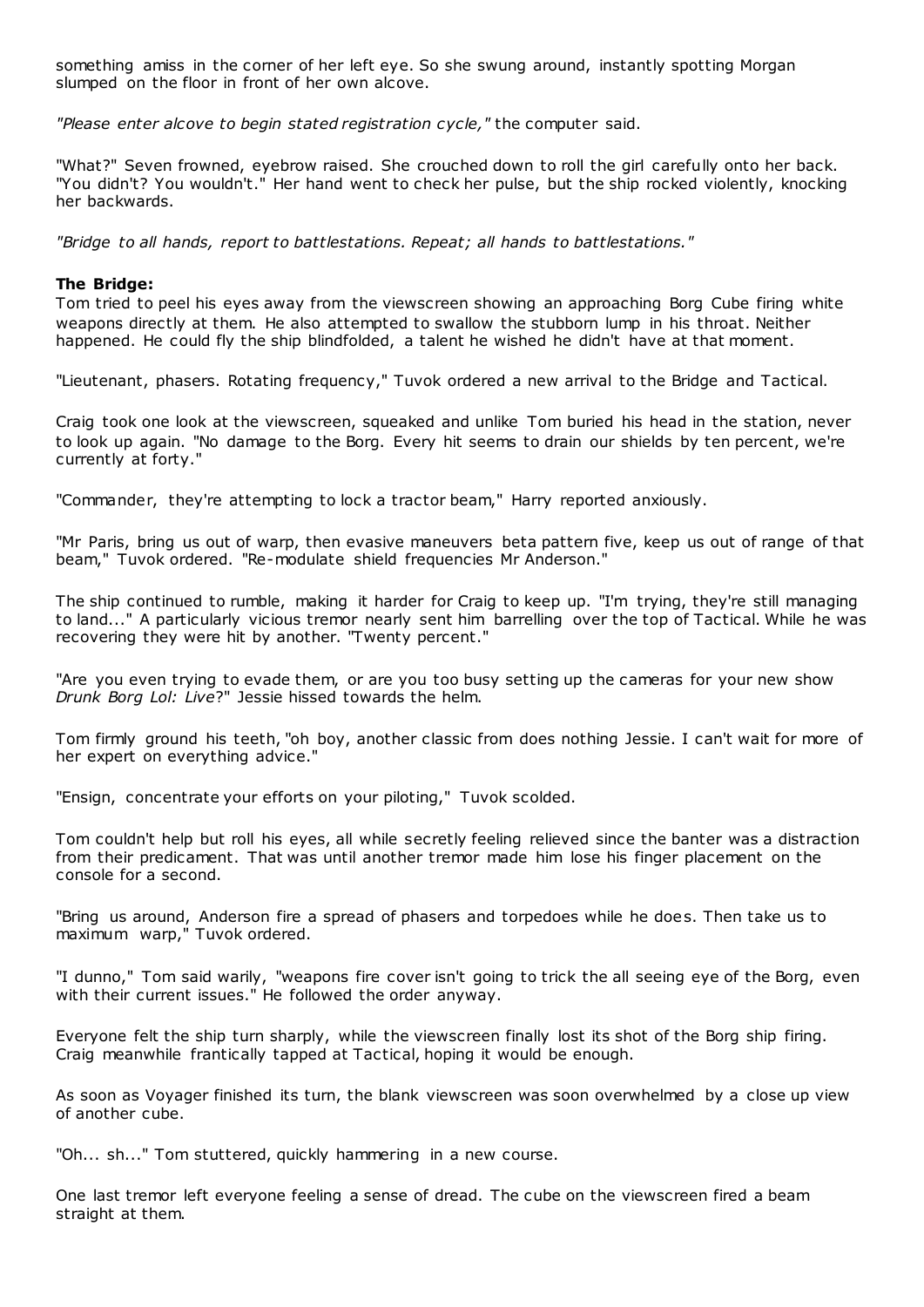"I... I don't think I have to say it," Craig whimpered.

Six figures rematerialised all over the Bridge. Everyone quickly reached for a weapon.

## **Meanwhile:**

Despite everything that was happening, shouting was still coming from Kathryn's quarters. The only change seemed to be the open panel had been abandoned. The forcefield was still up.

Two Borg drones appeared from around the corner, seemingly gunning for the room.

"I can't believe you'd lock me in here, in a crisis no less. You really are..." Chakotay's voice snapped.

"Oh yeah, I'd lock you in my quarters with me. Don't flatter yourself you buffoon!" Kathryn's voice shouted back.

The two drones stopped outside and glanced at one another. In perfect unison they backed away, back to the corner they came from.

They turned around, only for one to be promptly greeted by a fist to the face. They slammed onto the ground with its head slouched to one side, sparks spitting all around him.

The other drone lunged for the culprit with their assimilation arm, which was immediately grabbed and twisted. Their whole body flipped over the shoulder of their attacker, ending up on the floor just like their partner. Both were transported away after a few seconds of convulsing.

*"Intruder Alert; all decks. All crewmembers make sure your phasers are set to rotating. Repeat, Intruder Alert..."*

# **The Bridge:**

All of the drones that originally beamed in had been taken care of, and were being beamed off. There was little room to celebrate though as they were quickly replaced.

A few shots rang out, knocking some down, until shields appeared around the remaining drones. They converged on the closest crewmembers, slowly as if to drag out the terror.

Tom was one of them, he tried to work on his station while his back was to it. It kept beeping at him negatively, he muttered to himself in a desperate bid to keep himself calm. His eyes instinctively drifted to Jessie on his left. "So um Jess, does the hair come out instantly, does the needle bit hurt?"

Despite the drone in front of her, Jessie's anger switch was flipped on. "What the... you pick your moments. Maybe I should shoot you now so I don't have to hear your stupid thoughts."

"Please do," Harry whispered.

Tuvok sighed, his eyebrow raised. "You're assuming he has any, since he likely vocalises them immediately."

Tom gasped, the rest of the Bridge nervously laughed. The drones kept on their approach.

"Damn Tuvok, that's an epic burn. I'd be hurt if it wasn't so glorious," Tom said, once more trying to key in something at the helm. This time it didn't make such a negative noise.

Jessie groaned, she ended up re-pointing her phaser at him, making his eyes fly wide open. "Either way, I'm doing us all a favour."

*"We are the Borg. Your biological and technological distinctiveness will be added to our own. Resistance is futile, you pesky meddlers."* Everyone's fearful expressions turned into puzzled frowns. *"Oh we'll see you soon Harry."*